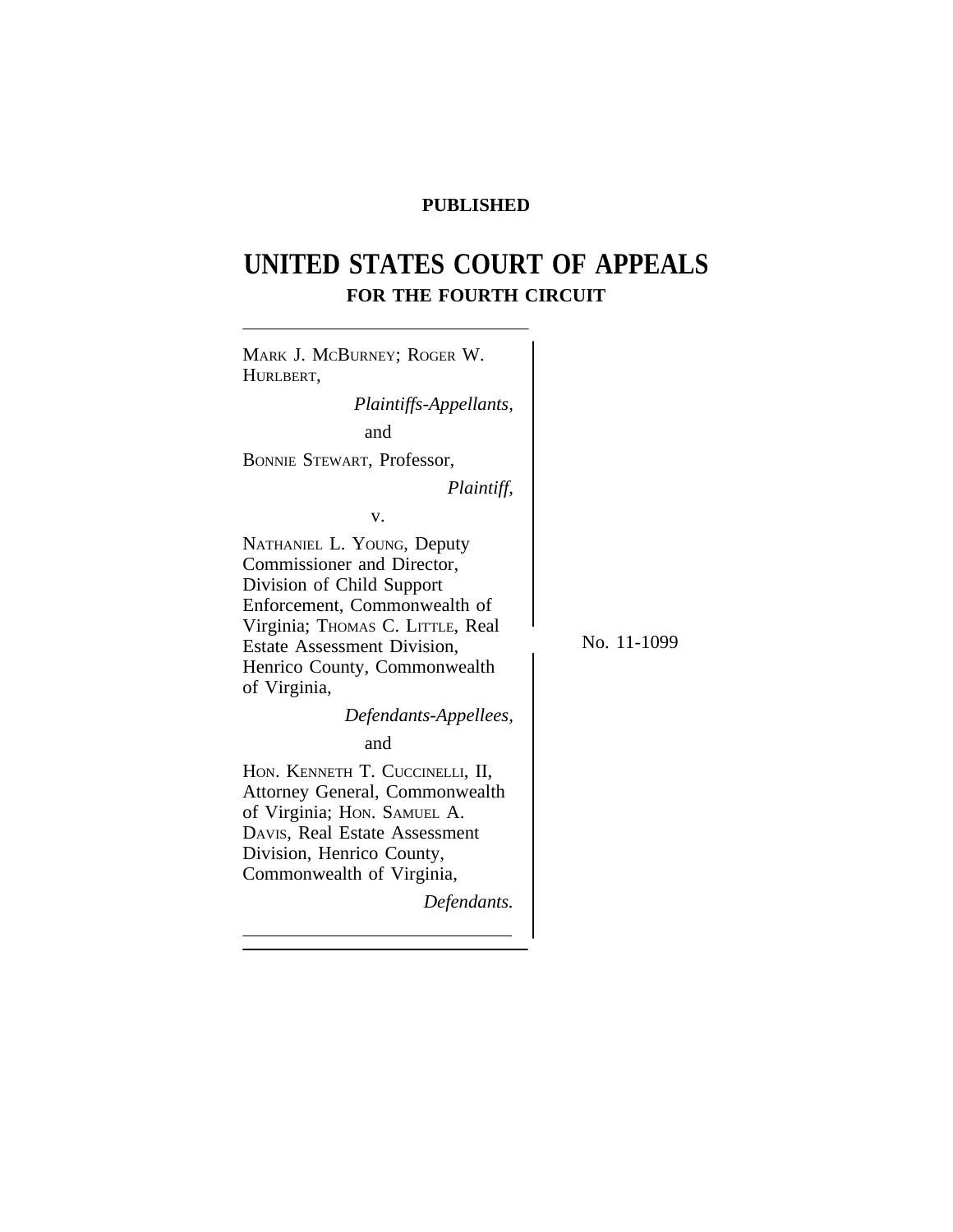<sup>T</sup>HE REPORTERS COMMITTEE FOR FREEDOM OF THE PRESS; AMERICAN SOCIETY OF NEWS EDITORS; ASSOCIATION OF CAPITOL REPORTERS AND EDITORS; CITIZEN MEDIA LAW PROJECT; THE E. W. SCRIPPS COMPANY; FIRST AMENDMENT COALITION; HEARST CORPORATION; MAGAZINE PUBLISHERS OF AMERICA, INCORPORATED; MARYLAND D.C. DELAWARE BROADCASTERS ASSOCIATION; NBCUNIVERSAL MEDIA, LLC; THE NATIONAL PRESS <sup>C</sup>LUB; NATIONAL PRESS PHOTOGRAPHERS ASSOCIATION; NPR, INCORPORATED; NEWSPAPER ASSOCIATION OF AMERICA; THE NEWSPAPER GUILD; NORTH JERSEY MEDIA GROUP, INCORPORATED; RADIO TELEVISION DIGITAL NEWS ASSOCIATION; SOCIETY OF PROFESSIONAL JOURNALISTS; STUDENT PRESS LAW CENTER; TIME, INCORPORATED; VIRGINIA COALITION FOR OPEN GOVERNMENT; THE WASHINGTON POST,

*Amici Supporting Appellants,*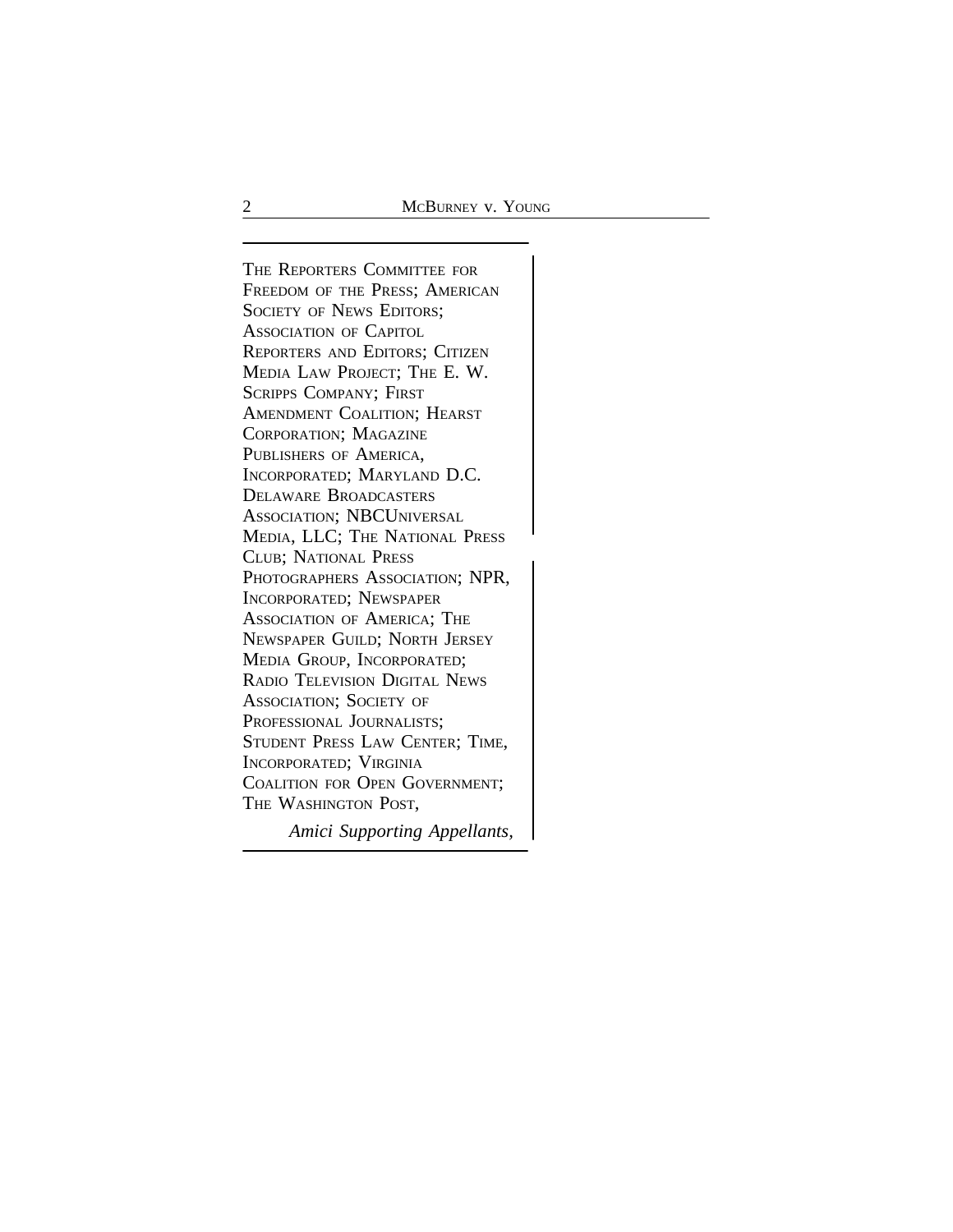<sup>L</sup>OCAL GOVERNMENT ATTORNEYS OF VIRGINIA, INCORPORATED; VIRGINIA <sup>M</sup>UNICIPAL LEAGUE; VIRGINIA ASSOCIATION OF COUNTIES,

*Amici Supporting Appellees.*

Appeal from the United States District Court for the Eastern District of Virginia, at Richmond. James R. Spencer, Chief District Judge. (3:09-cv-00044-JRS)

Argued: October 25, 2011

Decided: February 1, 2012

Before NIEMEYER, GREGORY, and AGEE, Circuit Judges.

Affirmed by published opinion. Judge Agee wrote the opinion, in which Judge Niemeyer and Judge Gregory joined.

## **COUNSEL**

**ARGUED:** Leah Marie Nicholls, INSTITUTE FOR PUBLIC REPRESENTATION, Georgetown University Law Center, Washington, DC, for Appellants. Earle Duncan Getchell, Jr., OFFICE OF THE ATTORNEY GENERAL, Richmond, Virginia; Benjamin Adelbert Thorp, IV, OFFICE OF THE COUNTY ATTORNEY, Henrico, Virginia, for Appellees. **ON BRIEF:** Stephen W. Bricker, BRICKER LAW FIRM, PC, Richmond, Virginia; Brian Wolfman, INSTITUTE FOR PUBLIC REPRESENTATION, Georgetown University Law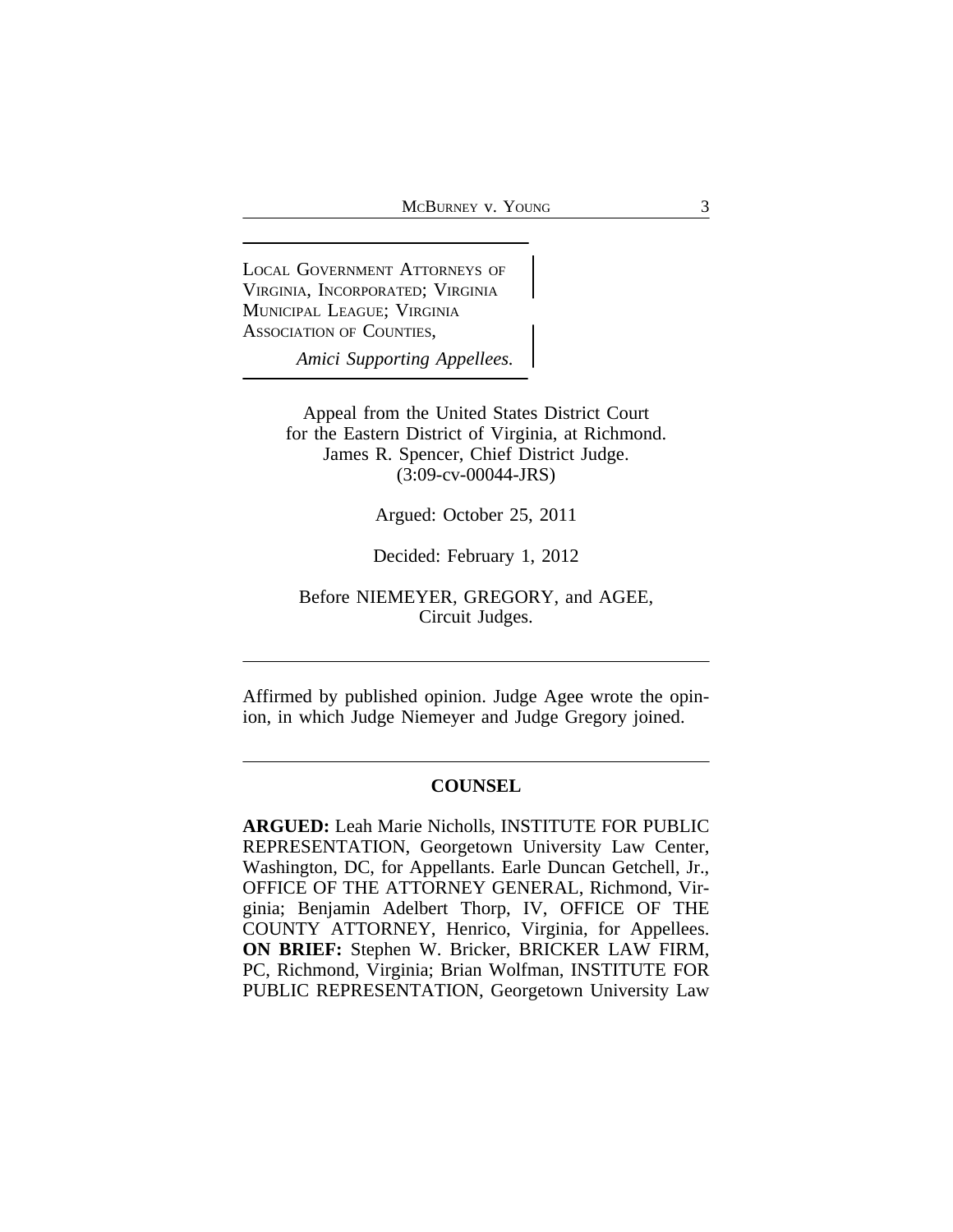Center, Washington, DC, for Appellants. Kenneth T. Cuccinelli, II, Attorney General, Stephen R. McCullough, Senior Appellate Counsel, Craig M. Burshem, Senior Assistant Attorney General, OFFICE OF THE ATTORNEY GEN-ERAL, Richmond, Virginia; Joseph P. Rapisarda, Jr., County Attorney, Karen M. Adams, Senior Assistant County Attorney, OFFICE OF THE COUNTY ATTORNEY, Henrico, Virginia, for Appellees. Lucy A. Dalglish, Mark R. Caramanica, Christine L. Beckett, THE REPORTERS COMMIT-TEE FOR FREEDOM OF THE PRESS, Arlington, Virginia, for Amici Supporting Appellants; Kevin M. Goldberg, FLETCHER, HEALD & HILDRETH, PLC, Arlington, Virginia, for American Society of News Editors, Association of Capitol Reporters and Editors, and Maryland D.C. Delaware Broadcasters Association; David Ardia, Citizen Media Law Project, Berkman Center for Internet & Society, Cambridge, Massachusetts, for Citizen Media Law Project; David M. Giles, Cincinnati, Ohio, for The E.W. Scripps Company; Peter Scheer, First Amendment Coalition, San Rafael, California, for First Amendment Coalition; Jonathan R. Donnellan, HEARST CORPORATION, New York, New York, for Hearst Corporation; Christopher J. Nolan, New York, New York, for Magazine Publishers of America, Incorporated; Beth R. Lobel, NBCUniversal Media, LLC, New York, New York, for NBCUniversal Media, LLC; Charles D. Tobin, HOLLAND & KNIGHT LLP, Washington, D.C., for The National Press Club; Mickey H. Osterreicher, Buffalo, New York, for National Press Photographers Association; Joyce Slocum, Denise Leary, Ashley Messenger, Washington, D.C., for NPR, Incorporated; Rene P. Milam, Arlington, Virginia, for Newspaper Association of America; Barbara L. Camens, BARR & CAMENS, Washington, D.C., for The Newspaper Guild-CWA; Jennifer Borg, General Counsel, NORTH JER-SEY MEDIA GROUP INC., Hackensack, New Jersey, for North Jersey Media Group, Incorporated; Kathleen A. Kirby, WILEY REIN LLP, Washington, D.C., for Radio Television Digital News Association; Bruce W. Sanford, Bruce D.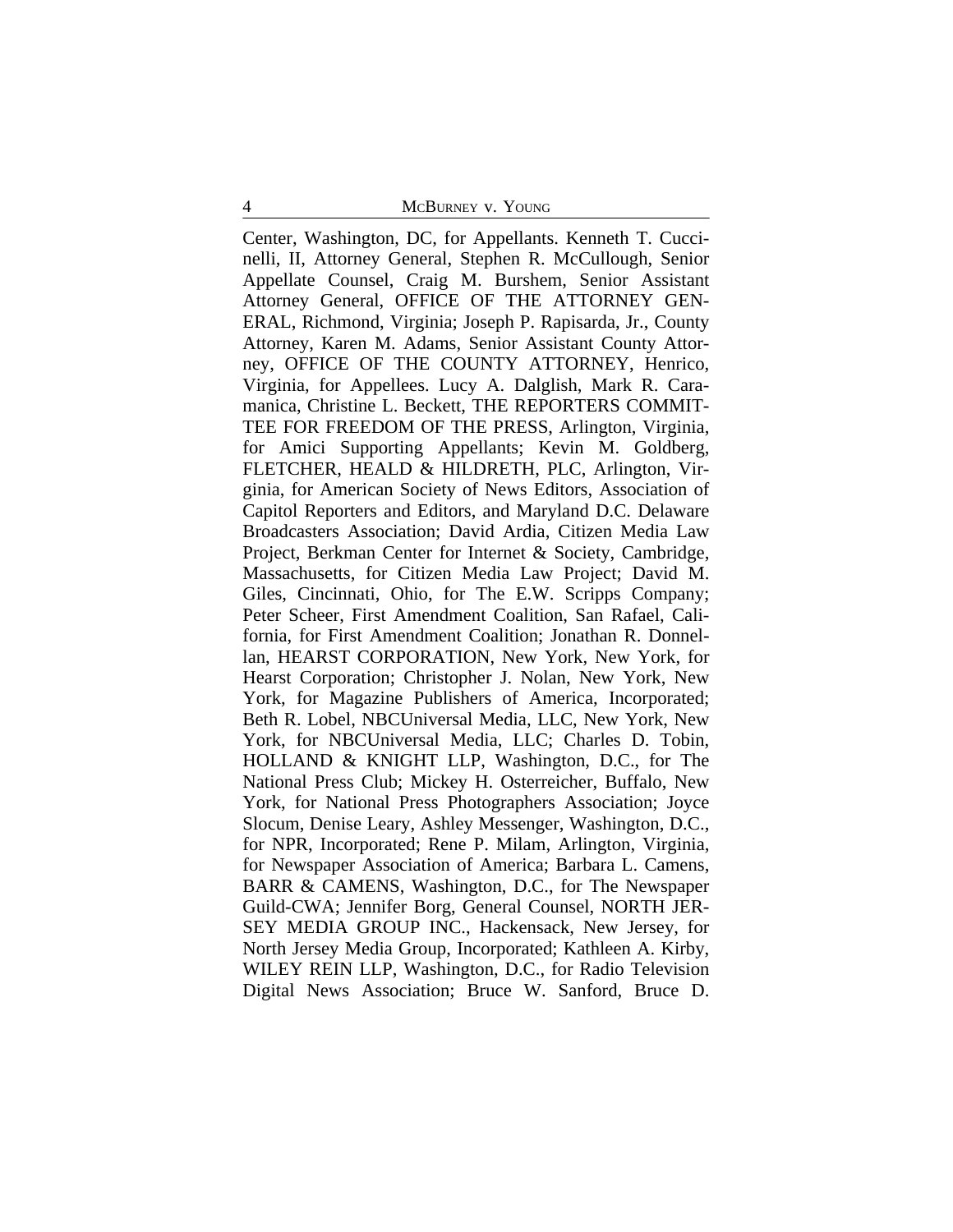Brown, Laurie A. Babinski, BAKER & HOSTETLER LLP, Washington, D.C., for Society of Professional Journalists; Frank D. LoMonte, STUDENT PRESS LAW CENTER, Arlington, Virginia, for Student Press Law Center; Andrew Lachow, Vice President and Deputy General Counsel-Litigation, TIME INC., New York, New York, for Time, Incorporated; Megan Rhyne, VIRGINIA COALITION FOR OPEN GOVERNMENT, Williamsburg, Virginia, for Virginia Coalition for Open Government; Eric N. Lieberman, James A. McLaughlin, Washington, D.C., for The Washington Post, Amici Supporting Appellants. R. Lucas Hobbs, ELLIOTT LAWSON & MINOR, PC, Bristol, Virginia, for Amici Supporting Appellees.

#### **OPINION**

AGEE, Circuit Judge:

Mark J. McBurney and Roger W. Hurlbert (collectively "Appellants") appeal the district court's award of summary judgment to the Deputy Commissioner and Director of the Division of Child Support Enforcement for the Commonwealth of Virginia and the Director of the Real Estate Assessment Division of Henrico County, Virginia (collectively "Appellees"). The district court held that Virginia's Freedom of Information Act, Va. Code Ann. § 2.2-3700 et seq. (2011), ("VFOIA") does not violate the Appellants' rights under the Privileges and Immunities Clause (U.S. Const. art. IV, § 2, cl. 1) or Hurlbert's rights under the dormant commerce clause of the United States Constitution. For the reasons set forth below, we affirm the judgment of the district court.

I.

This case is before us for the second time. Our prior decision concerned certain preliminary jurisdictional matters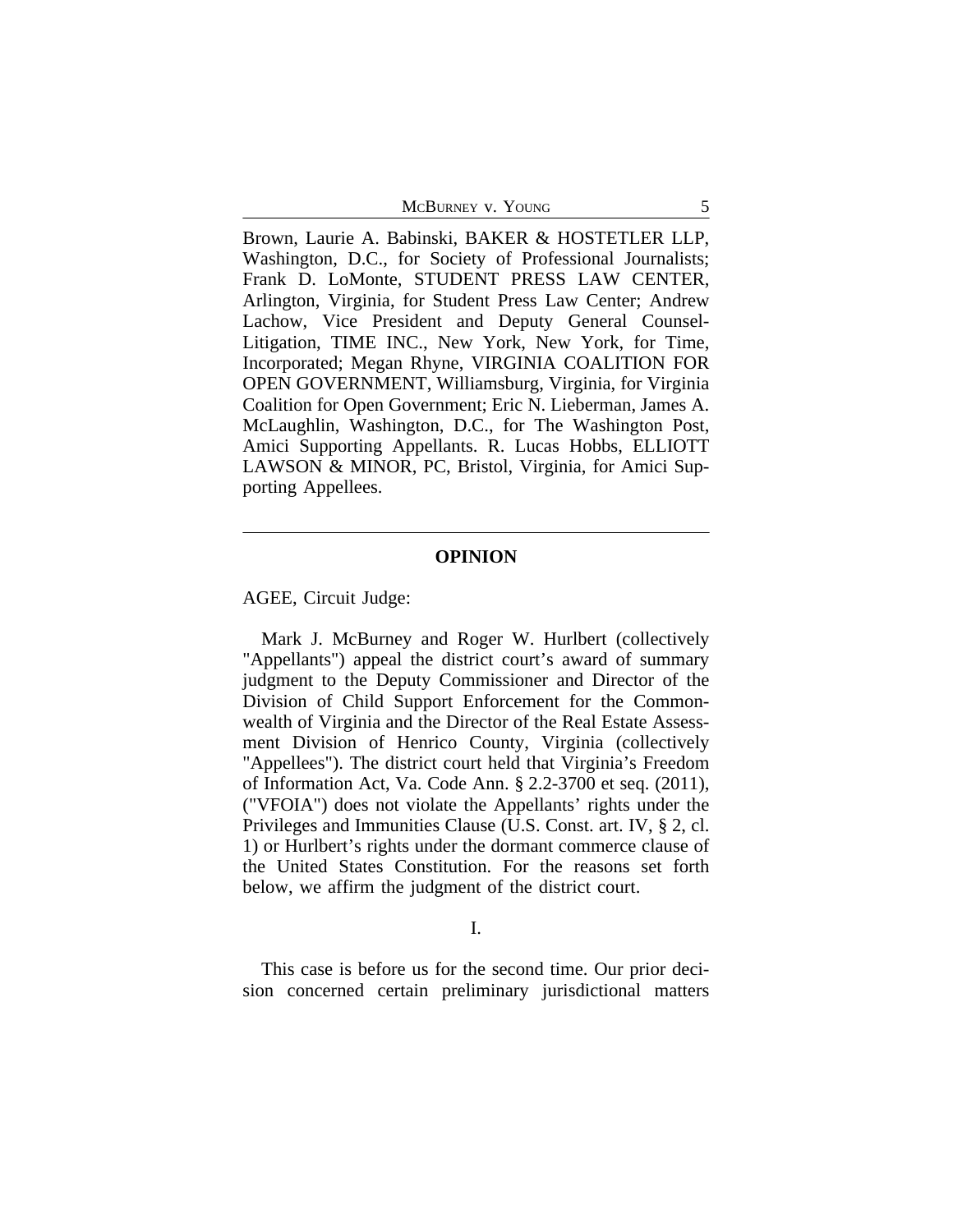regarding parties and claims not at issue in the present appeal. Of relevance in that proceeding was our determination that the Appellants had standing to sue the Appellees. *McBurney v. Cuccinelli*, 616 F.3d 393 (4th Cir. 2010). We remanded the case for the district court to consider the Appellants' claims on the merits. *Id.* at 404.

We begin by briefly setting out the statutory framework of the VFOIA because it is central to the proceedings in this case. In enacting the VFOIA, the Virginia General Assembly stated its purpose to:

ensure[ ] the people of the Commonwealth ready access to public records in the custody of a public body or its officers and employees, and free entry to meetings of public bodies wherein the business of the people is being conducted. The affairs of government are not intended to be conducted in an atmosphere of secrecy since at all times the public is to be the beneficiary of any action taken at any level of government. Unless a public body or its officers or employees specifically elect to exercise an exemption provided by this chapter or any other statute, every meeting shall be open to the public and all public records shall be available for inspection and copying upon request. All public records and meetings shall be presumed open, unless an exemption is properly invoked.

Va. Code Ann. § 2.2-3700(B), para. 1. The statute provides, in relevant part:

Except as otherwise specifically provided by law, all public records shall be open to inspection and copying by any citizens of the Commonwealth during the regular office hours of the custodian of such records. Access to such records shall not be denied to citizens of the Commonwealth, representatives of newspa-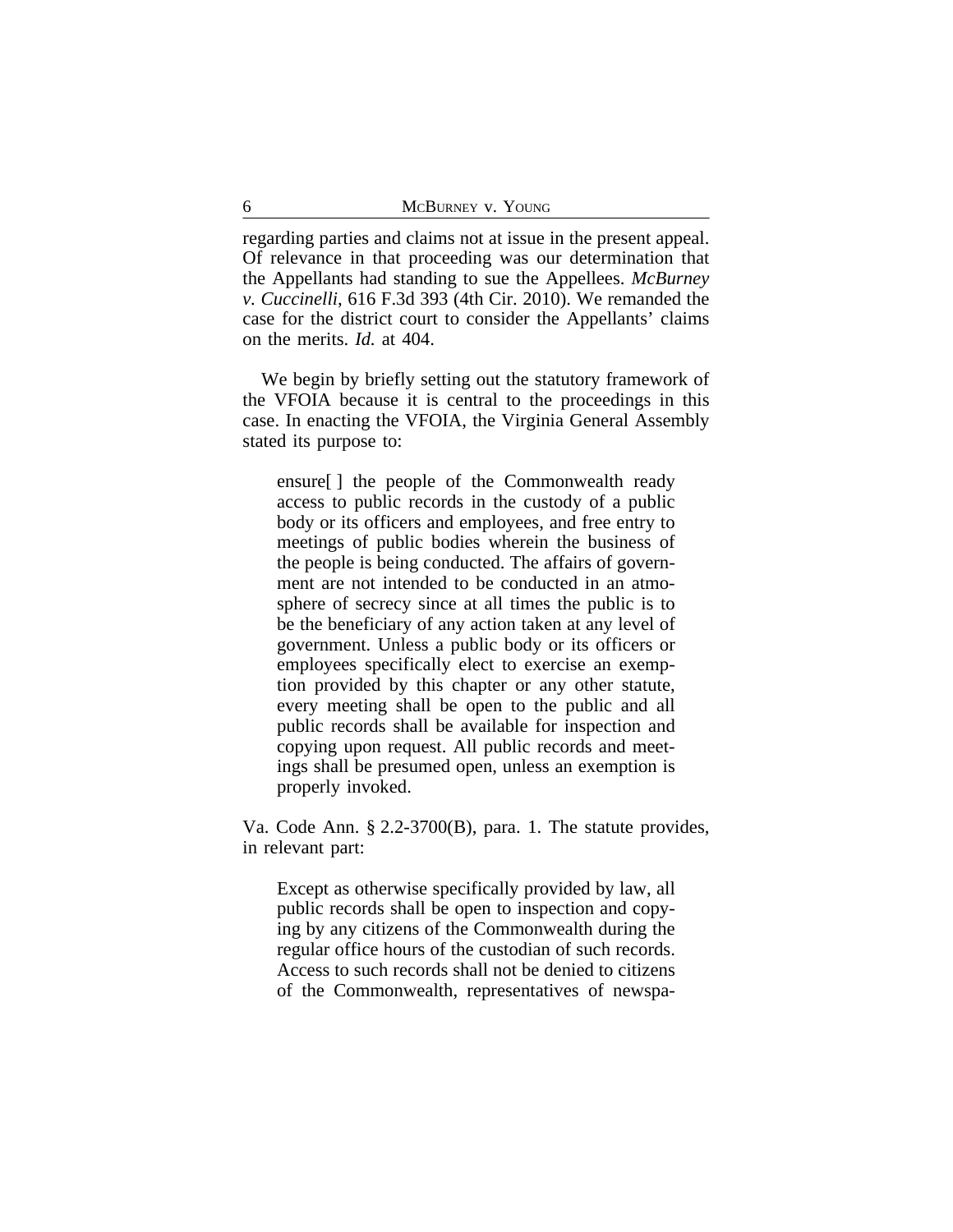pers and magazines with circulation in the Commonwealth, and representatives of radio and television stations broadcasting in or into the Commonwealth. . . .

Va. Code Ann. § 2.2-3704(A).

McBurney is a citizen of Rhode Island. He has ties to his former residence of Virginia through divorce, child custody, and child support decrees adjudicated in the Commonwealth.

When McBurney's former wife defaulted on child support obligations, he asked the Virginia Division of Child Support Enforcement ("DCSE") to file a petition for child support on his behalf. Although the petition was eventually filed and granted, there was a nine-month delay in his ability to collect child support payments. McBurney then filed a VFOIA request with the DCSE seeking, inter alia, "all emails, notes, files, memos, reports, policies, [and] opinions" pertaining to him, his son, and his ex-wife, as well as "all documents regarding his application for child support" and the handling of child support claims where one spouse resides in a foreign country. McBurney asserts the DCSE possessed documents that would assist him in determining how his petition was processed and why the delay occurred.

The DCSE denied McBurney's VFOIA request on the grounds that the information was confidential and protected under Va. Code Ann. §§ 63.2-102 and -103, and because McBurney was not a citizen of the Commonwealth of Virginia. A second substantively identical request was also denied by DCSE solely on the grounds that McBurney was not a citizen of the Commonwealth. While McBurney later sought and acquired most of the requested information under Virginia's Government Data Collection and Dissemination Practices Act, Va. Code Ann. §§ 2.2-3800 et seq., he did not receive all of the information he had requested in his earlier VFOIA requests.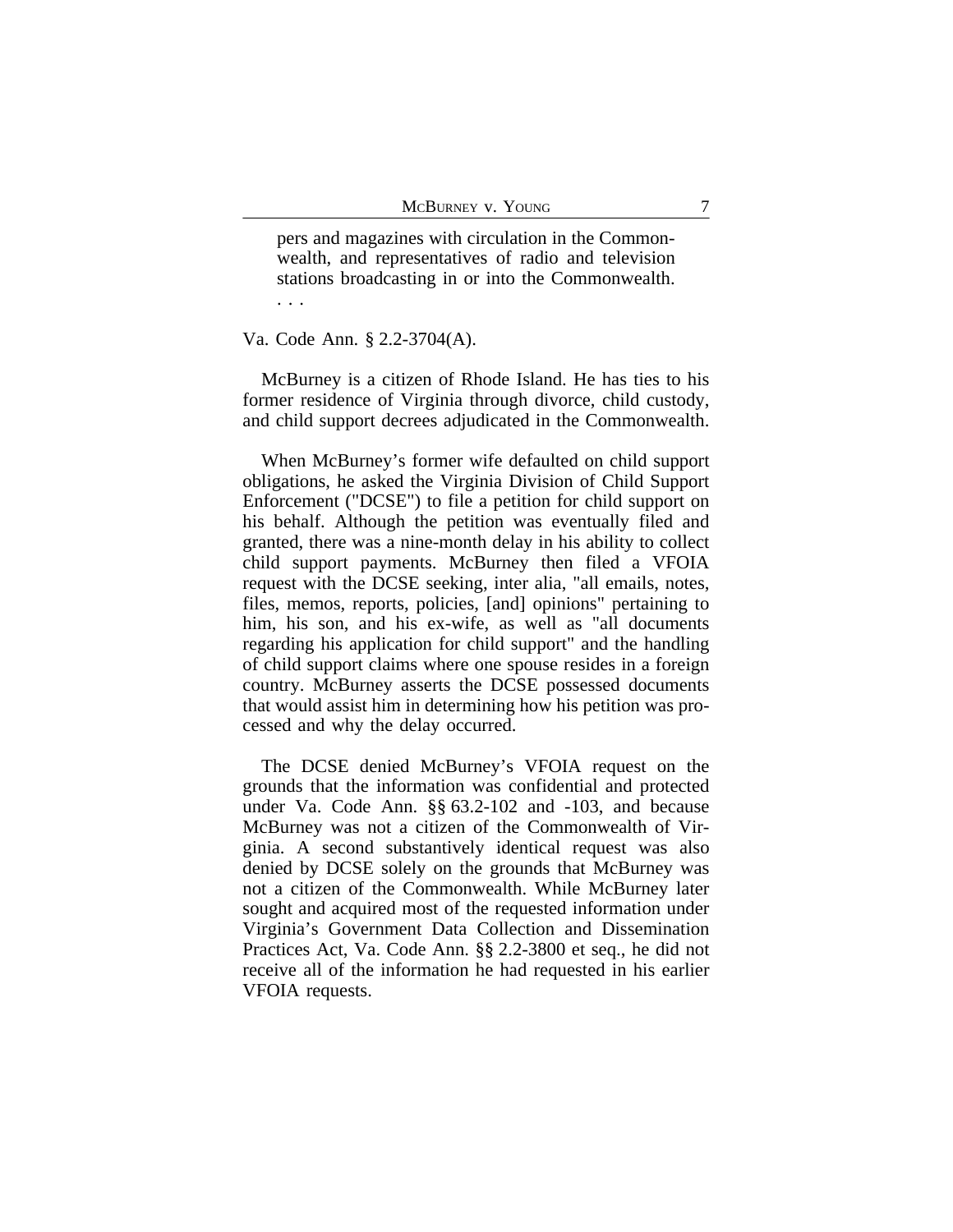Hurlbert is a citizen of California and the sole proprietor of Sage Information Services. Hurlbert is in the business of requesting real estate tax assessment records for his clients from state agencies across the United States, including Virginia. Hulbert filed a VFOIA request for assessment records for certain real estate parcels in Henrico County, Virginia with the Henrico County Real Estate Assessor's Office. Hurlbert's request was denied on the ground that he is not a citizen of the Commonwealth.

The Appellants subsequently filed an amended verified complaint in the District Court for the Eastern District of Virginia seeking declaratory and injunctive relief under 42 U.S.C. § 1983. In their complaint they pled that the "citizensonly provision [of VFOIA] impermissibily discriminates against [them] by denying them access to public records solely because [they] are not Virginia citizens." (J.A. 8A.) Relying on the Privileges and Immunities Clause, the Appellants asserted that VFOIA impermissibly denies them the "right to participate in Virginia's governmental and political processes" by barring them "from obtaining information from Virginia's government." (J.A. 15A-16A.)

Hurlbert also raised a separate claim alleging that VFOIA's citizens-only provision "violates the dormant Commerce Clause because it grants Virginia citizens an exclusive right of access to Virginia's public records" and thus "bar[s] [him] from pursuing any business stemming from Virginia public records on substantially equal terms with Virginia citizens." (J.A. 18A.)

As noted earlier, after deciding the preliminary matters concerning jurisdiction and justiciability, we remanded the case to the district court for consideration on the merits. Upon remand, the parties filed cross motions for summary judgment. The district court granted summary judgment to the Appellees, holding that VFOIA's citizens-only provision did not violate the Appellants' rights under the Privileges and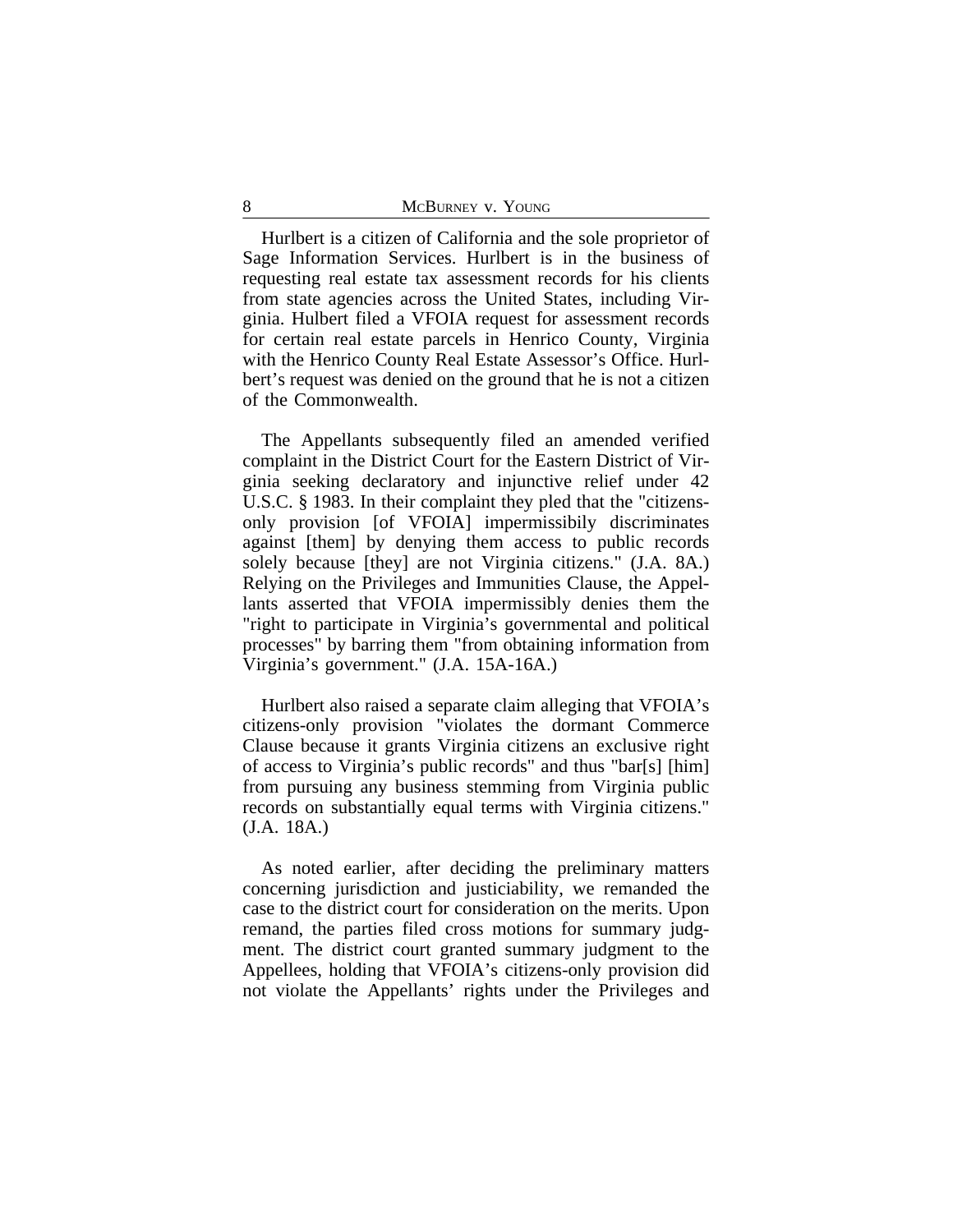Immunities Clause or Hurlbert's rights under the dormant Commerce Clause. *McBurney v. Cuccinelli*, 780 F. Supp. 2d 439 (E.D. Va. 2011).

First, the district court held that the Appellants failed to show that VFOIA's citizens-only provision burdened a fundamental right protected by the Privileges and Immunities Clause. The court rejected two of the asserted rights, which it identified as access to government information and advocacy for one's own economic interests, as concepts that did not fall within the scope of the Privileges and Immunities Clause. *Id.* at 447-51.

Separately, the district court determined that Hurlbert was "engage[d] in a common calling within the meaning of the Privileges and Immunities Clause." *Id.* at 447. However, the district court found that the VFOIA did not infringe Hurlbert's right to pursue a common calling: "VFOIA's distinction between citizens and noncitizens is not a regulation of business and does not constitute discrimination pertaining to a common calling. The statute's effect on Hurlbert's ability to practice his common calling is merely incidental." *Id.*

The district court also noted that VFOIA did not infringe McBurney's ability to access Virginia's courts because "if McBurney were to file a lawsuit in Virginia, he would be treated the same as a citizen litigant." *Id.* at 449. Distinguishing the fundamental right of access to courts under the Privileges and Immunities Clause from the sort of claim McBurney asserted, the district court noted that access to "documents to help decide whether he should file a lawsuit," was something "the Constitution does not require that noncitizens be given." *Id.*

Because the district court concluded VFOIA did not violate the Appellants' fundamental rights under the Privileges and Immunities Clause, it did "not reach the issues of whether Virginia has a substantial reason for discriminating against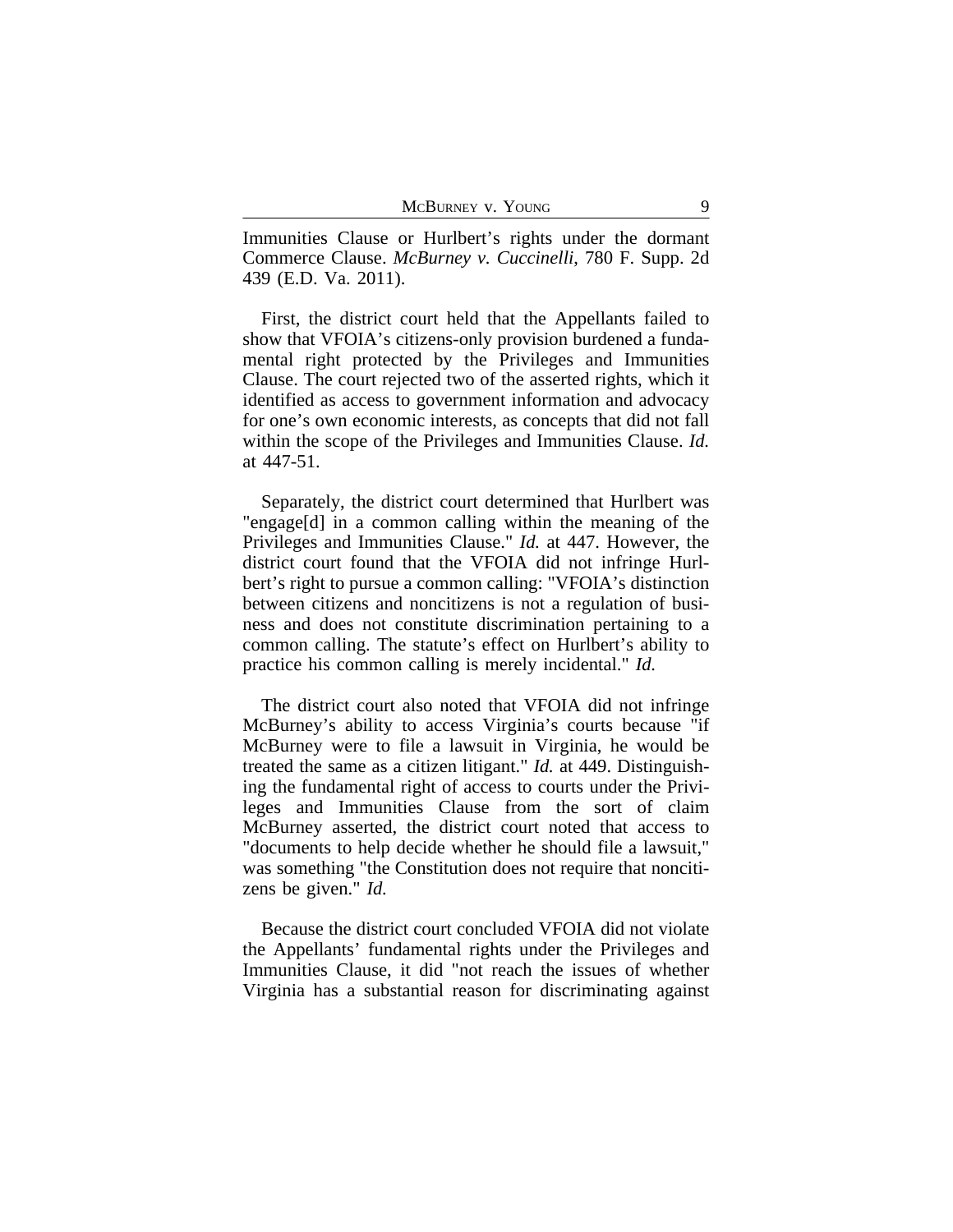noncitizens with respect to requesting public records or whether the discrimination bears a substantial relationship to the state's objectives," both of which would also have been necessary for the Appellants' claims to succeed. *Id.* at 451.

The district court then turned to Hurlbert's contention that VFOIA violates the dormant commerce clause because it negatively impacts his ability to pursue his business in Virginia on substantially equal terms as Virginia citizens. Because the "VFOIA does not implicate principles of economic protectionism" and its "purpose is not to protect in-state business, but, instead, . . . to hold government officials accountable and prevent secrecy in government," the court rejected this argument. *Id.* at 453. The district court concluded that while the VFOIA "may have some incidental impact on out-of-state business, the goal is not to favor Virginia business over non-Virginia business" and thus the statute did not violate the dormant Commerce Clause. *Id.*

Having found no infringement of either the Appellants' rights under the Privileges and Immunities Clause or Hurlbert's rights under the dormant Commerce Clause, the district court granted the Appellees' motion for summary judgment.

The Appellants noted a timely appeal and we have jurisdiction under 28 U.S.C. § 1291.

## II.

Raising the same arguments they did in the district court, the Appellants appeal the district court's rejection of their claim that the VFOIA's citizens-only provision violates the Privileges and Immunities Clause.**<sup>1</sup>** In addition, Hurlbert chal-

**<sup>1</sup>**Appellants do not contend that they fall under the media provision or otherwise make any argument related to that portion of the VFOIA. Instead, they direct their contentions to the VFOIA's general policy of providing records solely to "citizens of the Commonwealth." *Cf.* Va. Code Ann. § 2.2-3704(A).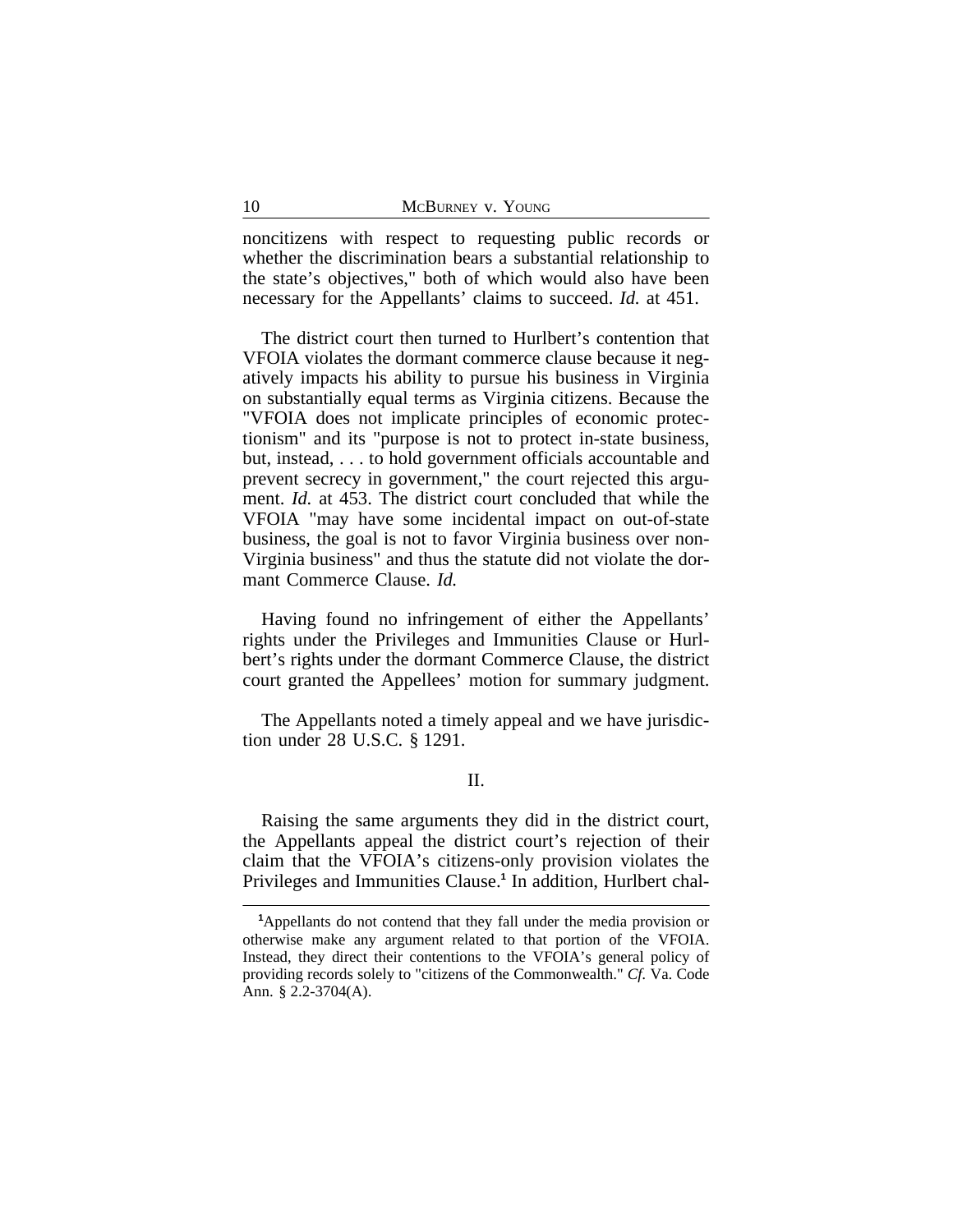lenges the district court's determination that the provision does not violate the dormant Commerce Clause.

We review the constitutionality of a statute *de novo*, *McLaughlin v. N.C. Bd. of Elections*, 65 F.3d 1215, 1221 (4th Cir. 1995), and now consider the two constitutional arguments raised by the Appellants in turn.

#### A. The Privileges and Immunities Clause

The Privileges and Immunities Clause of Article IV of the United States Constitution provides: "The Citizens of each State shall be entitled to all Privileges and Immunities of Citizens in the several States."**<sup>2</sup>** U.S. Const. art. IV, § 2, cl. 1. "The object of the Privileges and Immunities Clause is to 'strongly . . . constitute the citizens of the United States [as] one people,' by 'plac[ing] the citizens of each State upon the same footing with citizens of other States, so far as the advantages resulting from citizenship in those States are concerned.'" *Lunding v. N.Y. Tax Appeals Tribunal*, 522 U.S. 287, 296 (1998) (citing *Paul v. Virginia*, 75 U.S. (8 Wall.) 168, 180 (1868)). The Clause thus "provides important protections for nonresidents who enter a State," and while

Amici supporting the Appellants on appeal constitute a number of media organizations and First Amendment public interest organizations. While they join the Appellants in arguing that the citizens-only limitation violates the Privileges and Immunities Clause, some of them also appear to represent different interests than the Appellants given that they may fall under the media exception to the VFOIA. Because the contours of the media exception are not at issue with regard to the Appellants, we need not consider it, nor do we consider whether Amici could raise distinct arguments as to the applicability of the citizens-only provision of the VFOIA to their own situations. This opinion considers only the arguments the Appellants raise regarding the constitutionality of the VFOIA.

**<sup>2</sup>** In the Privileges and Immunities Clause context, "citizen" and "resident" are interchangeable terms. *Supreme Court of N.H. v. Piper*, 470 U.S. 274, 279 n.6 (1985).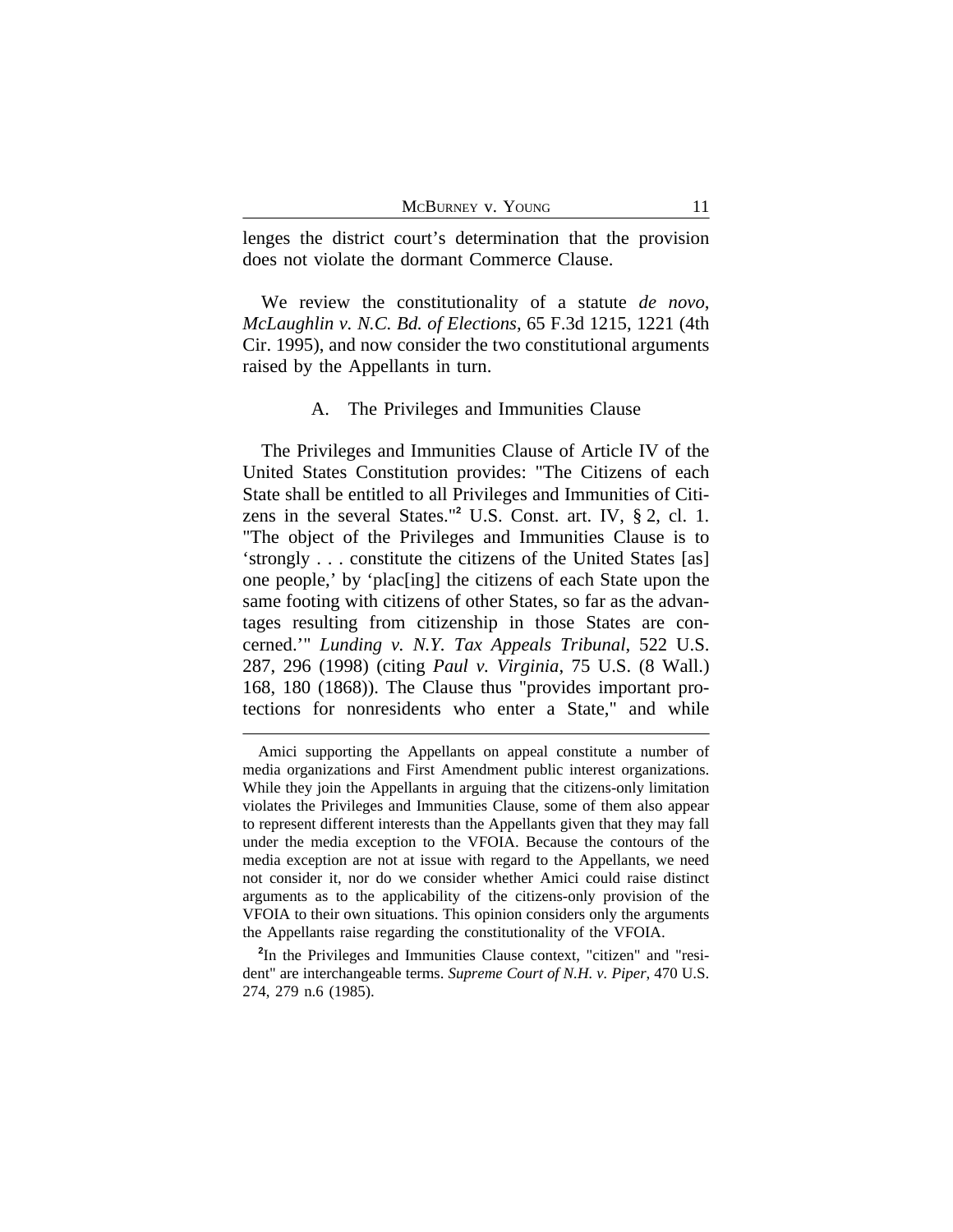"[t]hose protections are not 'absolute,' . . . the Clause 'does bar discrimination against citizens of other States where there is no substantial reason for the discrimination beyond the mere fact that they are citizens of other States." *Saenz v. Roe*, 526 U.S. 489, 502 (1999) (citations omitted).

The Supreme Court has articulated a two-step inquiry to determine whether "claims that a citizenship or residency classification offends privileges and immunities protections." *Supreme Court of Va. v. Friedman*, 487 U.S. 59, 64 (1988).

First, the activity in question must be sufficiently basic to the livelihood of the Nation . . . as to fall within the purview of the Privileges and Immunities Clause . . . . Second, if the challenged restriction deprives nonresidents of a protected privilege, [the court] will invalidate it only if [it] conclude[s] that the restriction is not closely related to the advancement of a substantial state interest.

*Id.* at 64-65 (internal citations and quotation marks omitted).

Although the Privileges and Immunities Clause "establishes a norm of comity," it does not "specify[ ] the particular subjects as to which citizens of one State coming within the jurisdiction of another are guaranteed equality of treatment." *Austin v. New Hampshire*, 420 U.S. 656, 660 (1975). It has been left to the Supreme Court and lower courts to define the scope of the Privileges and Immunities Clause, as "its contours . . . are not well developed." *Baldwin v. Fish & Game Comm'n of Mont.*, 436 U.S. 371, 379-80 (1978).

Significantly, the "fundamental rights" protected under the Privileges and Immunities Clause are not identical to the "fundamental rights" protected by other constitutional provisions and cover a much narrower range of activity. The Privileges and Immunities Clause is geared toward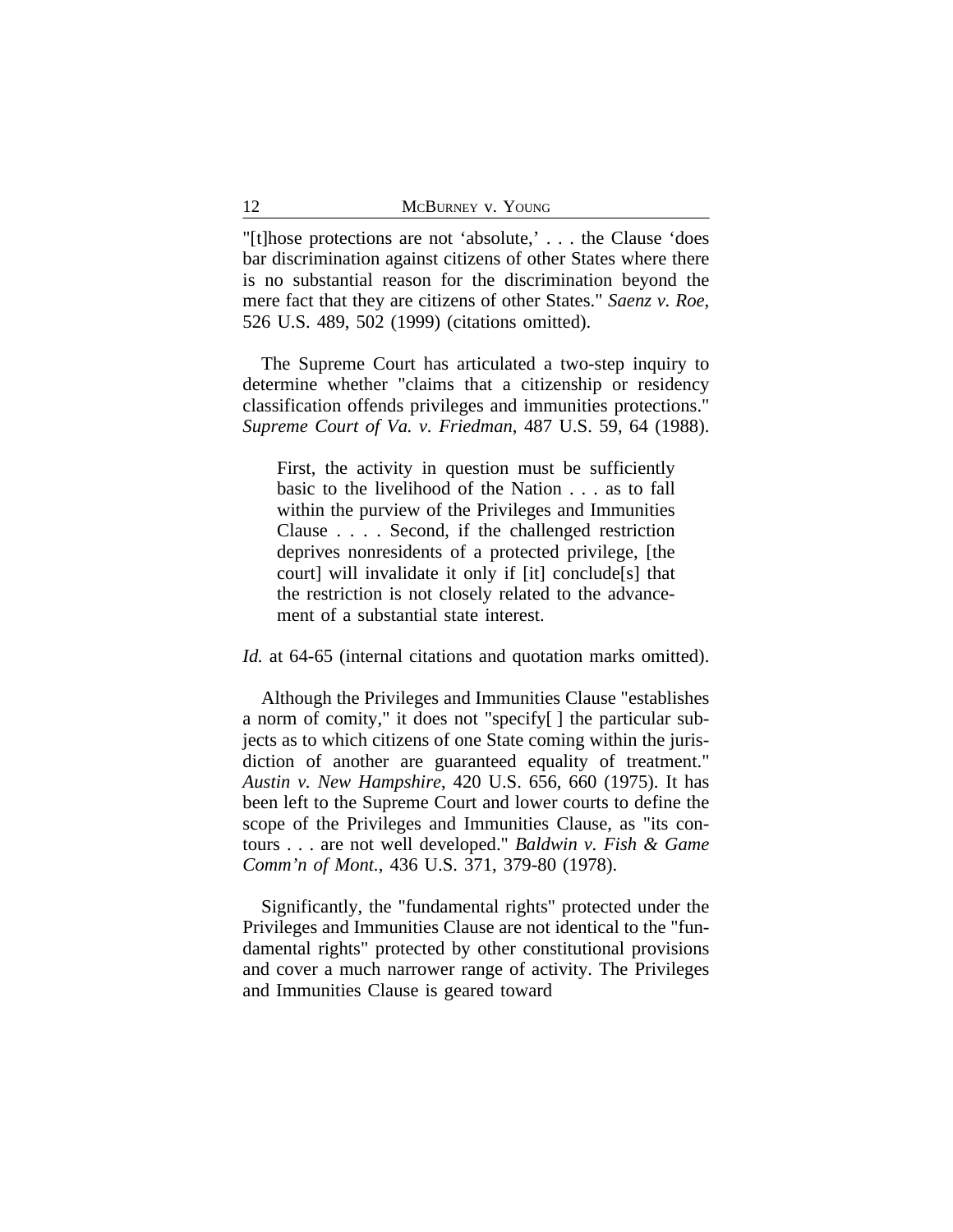secur[ing] to citizens of each State in the [United] States . . . those privileges and immunities which are common to the citizens in the latter States under their constitution and laws by virtue of their being citizens. Special privileges enjoyed by citizens in their own States are not secured in other States by this provision.

*Paul*, 75 U.S. (8 Wall.) at 180. As a result, the Supreme Court's jurisprudence has recognized that states are permitted to distinguish between residents and nonresidents so long as those distinctions do not "hinder the formation, the purpose, or the development of a single Union of those States. *Only with respect to those 'privileges' and 'immunities' bearing upon the vitality of the Nation as a single entity must the State treat all citizens, resident and nonresident, equally*." *Baldwin*, 436 U.S. at 383 (emphasis added). Toward that end, the Supreme Court has "held that certain rights are fundamental [under the Privileges and Immunities Clause], including the rights to: (1) practice a trade or profession; (2) access courts; (3) transfer property; and (4) obtain medical services." *McBurney*, 780 F. Supp. 2d at 447 (internal citations omitted).

In arguing for reversal of the grant of summary judgment to the Appellees, the Appellants contend the VFOIA infringes on rights they identify as "equal access to information," "equal access to courts,"**<sup>3</sup>** and the "ability to pursue their economic interests on equal footing." Separately, Hurlbert argues the VFOIA impermissibly burdens his right to pursue a common calling. McBurney also posits that the VFOIA infringes his "ability to advocate for his [political] interests and the interests of others similarly situated." (Opening Br. 26.) Only two of these asserted rights — the right to access courts and the right to pursue a common calling — are among the limited

**<sup>3</sup>**Although Appellants jointly raise this argument in the opening brief, it appears that McBurney was the only one to advance this claim in the district court.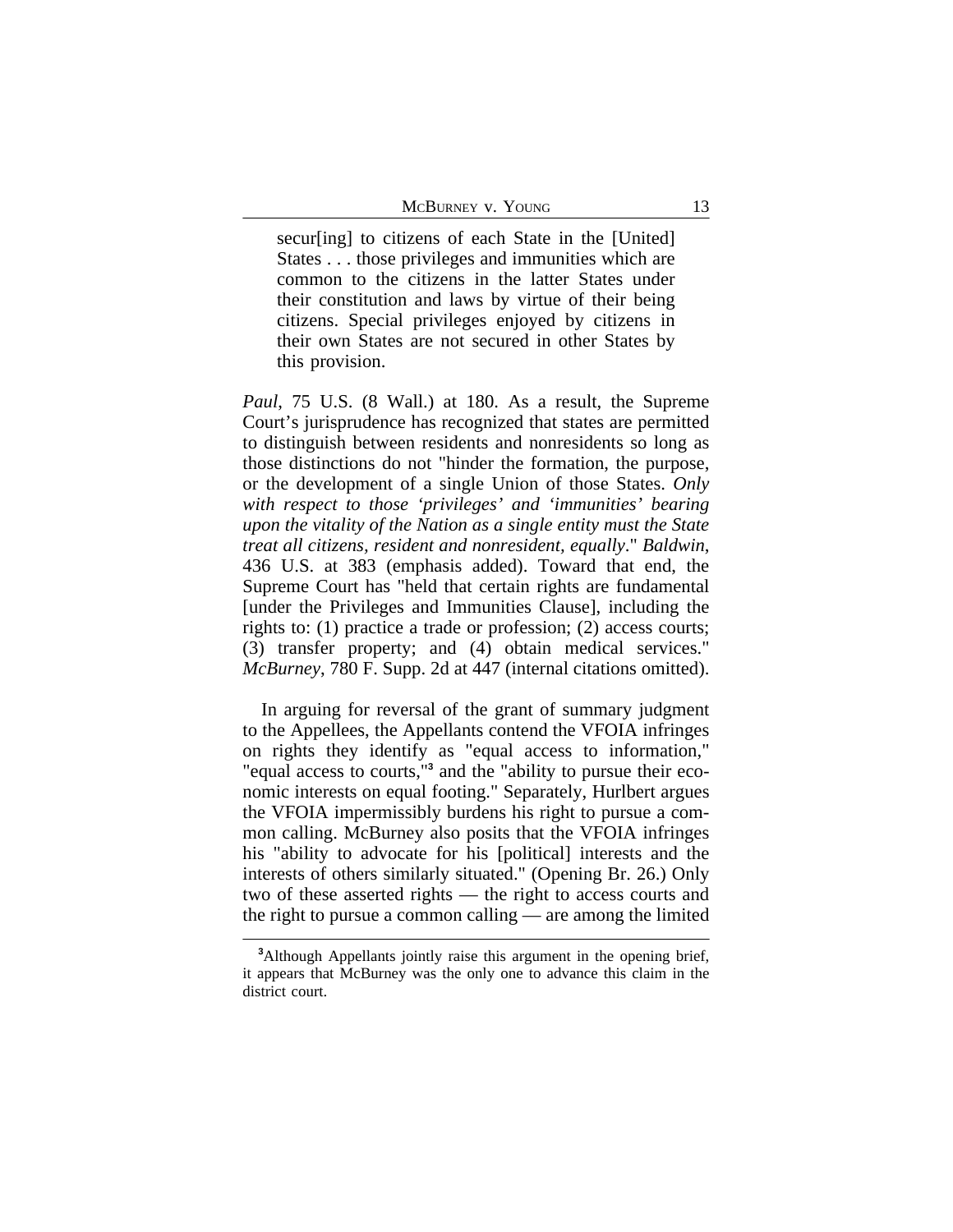"fundamental rights" the Supreme Court has previously identified as protected by the Privileges and Immunities Clause.

## 1. The Right to Pursue a Common Calling

Hurlbert contends the VFOIA unduly burdens his right to pursue a common calling because it prevents him from practicing his trade, which he defines as obtaining records related to real property on behalf of his clients, in Virginia. Even though the VFOIA does not regulate professions, Hurlbert asserts the statute nonetheless burdens his right to pursue a common calling because it prevents him from using his primary means of acquiring government records, that is, by personally filing a freedom of information act request. He further asserts the district court erred in concluding VFOIA did not impermissibly infringe on his claimed fundamental right because any effect was "merely incidental." This is so, Hurlbert contends, because upon showing any burden to a fundamental right protected by the Privileges and Immunities Clause, the analysis shifts to whether the state can justify its action.

The ability to pursue one's profession or "common calling" is one of the limited number of foundational rights protected under the Privileges and Immunities Clause. *Toomer v. Witsell*, 334 U.S. 385, 396 (1948); *see also United Bldg. & Constr. Trades Council v. Camden*, 465 U.S. 208, 219 (1984) ("Certainly, the pursuit of a common calling is one of the most fundamental of those privileges protected by the Clause."). Indeed, "[m]any, if not most, of [the Supreme Court's] cases expounding the Privileges and Immunities Clause have dealt with this basic and essential activity." *Camden*, 465 U.S. at 219. The Supreme Court has found the following provisions to impermissibly burden an individual's right to pursue a common calling — requiring nonresidents to pay substantially more for annual licenses to trade in goods (*Ward v. Maryland*, 79 U.S. (12 Wall.) 418 (1870)); requiring nonresidents to pay substantially more to engage in a particu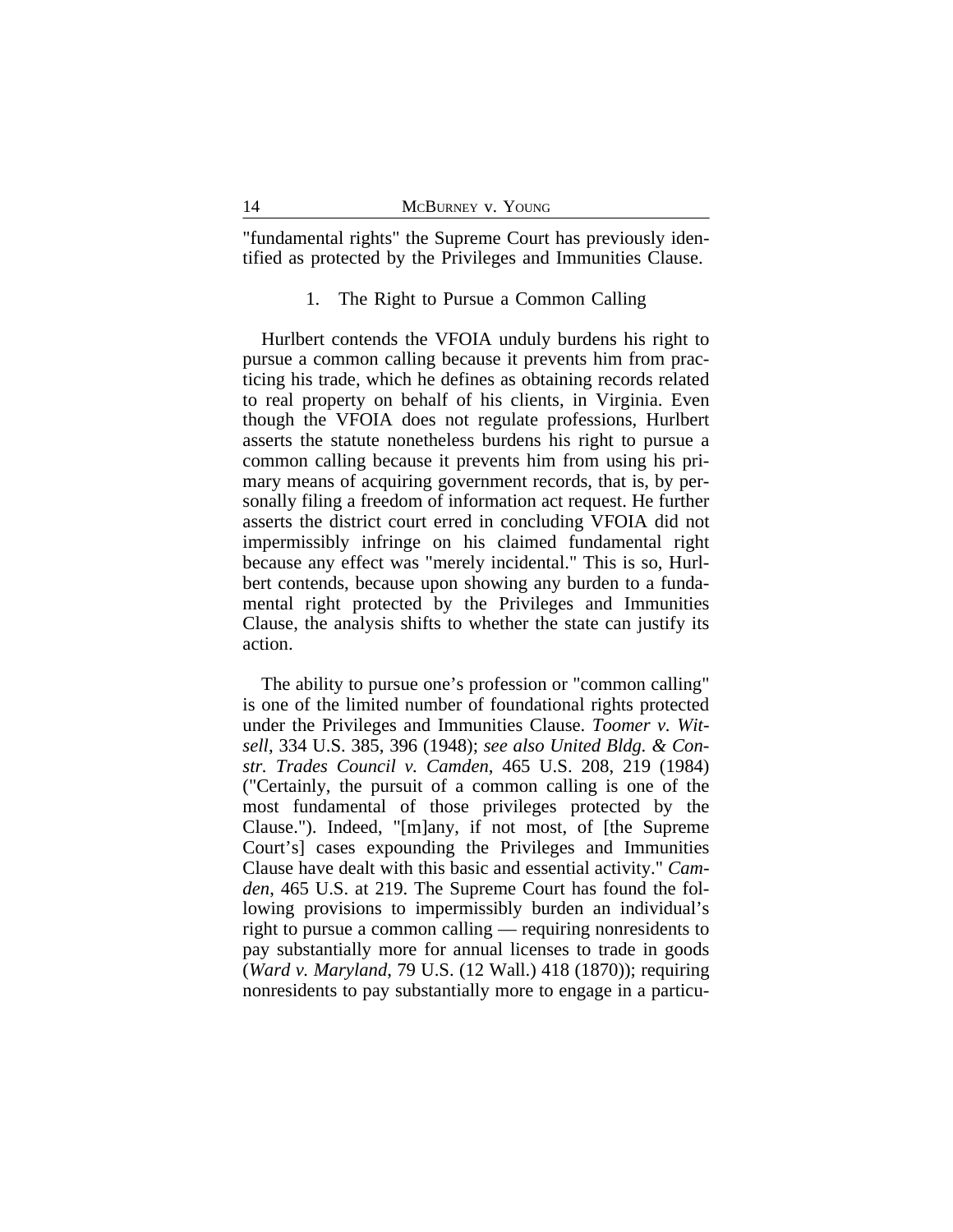McBurney v. Young 15

lar profession (*Toomer*, 334 U.S. 385); requiring nonresident commercial fisherman to pay ten times more for commercial fishing licenses (*Mullaney v. Anderson*, 342 U.S. 415 (1952)); resident-based hiring preferences for employment in the field of oil and gas development (*Hicklin v. Orbeck*, 437 U.S. 518 (1978)); limiting admission to the practice of law to residents (*Piper*, 470 U.S. 274); local rule limiting admission to the practice of law within a federal district court bar to individuals who lived in or maintained an office in the state, even if nonresidents could be admitted pro hac vice (*Frazier v. Heebe*, 482 U.S. 641 (1987)); and limiting admission by motion to the practice of law to residents, even if nonresidents could be admitted by examination (*Friedman*, 487 U.S. 59). Similarly, in *Tangier Sound Waterman's Ass'n v. Pruitt*, 4 F.3d 264 (4th Cir. 1993), we held that a Virginia statute "tripling the nonresident commercial fisherman's harverster's license fee" "effects a restriction" on the "right to earn a living." *Id.* at 265, 266. And in *O'Reilly v. Board of Appeals*, 942 F.2d 281 (4th Cir. 1991), we held that the county's use of residency as a determining factor in awarding Passenger Vehicle Licenses, which were required for individuals to operate taxi services within the county, burdened nonresidents' rights under the Privileges and Immunities Clause. *Id.* at 282, 284.

In each instance cited above, the provision at issue directly prohibited, restricted, or otherwise regulated the ability of a nonresident to engage in a certain profession or trade within the state. Each such regulatory enactment was specifically directed at a commercial activity and differentiated between residents and nonresidents solely as to the conduct of that commercial activity. This fact fundamentally distinguishes the typical provision that implicates the Privileges and Immunities Clause in the context of a common calling from the statute at issue here.

The VFOIA does not regulate anyone's qualifications or prerequisites to enter into or engage in any profession or trade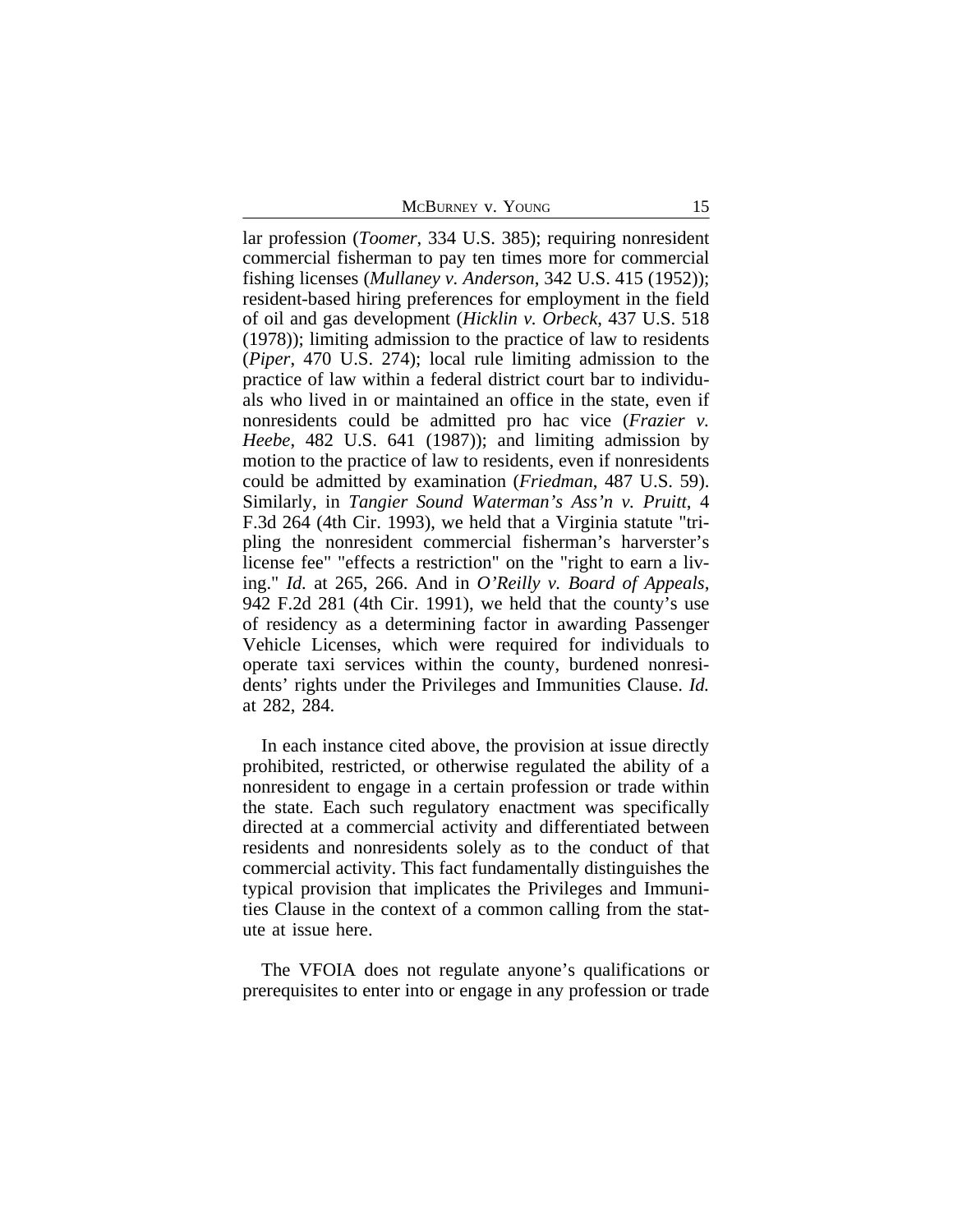within Virginia. It does not act as a wholesale barrier to entering a business, nor does it establish a license, fee, or other burden to nonresidents entering or engaging in a profession. On its face, it is clear the VFOIA addresses no business, profession, or trade. Simply put, there is something inherently and qualitatively different about the VFOIA as compared to any of the provisions considered by the Supreme Court in the context of the Privileges and Immunities Clause's right to pursue a common calling.

Indeed, no Supreme Court case or precedent within this Circuit has ever held that a statute whose purpose and language is unrelated to engaging in a particular profession, trade, or livelihood implicates the right to pursue one's common calling for purposes of the Privileges and Immunities Clause. Hurlbert nonetheless contends that because he is unable to file VFOIA requests on behalf of his clients while Virginia residents could do so for their clients, the VFOIA's citizens-only provision implicates nonresidents' (and specifically his own) right to pursue a common calling. At bottom, Hurlbert argues that even if the multiple thousands of VFOIA requests annually are unrelated to a common calling, the single instance of a tangential effect on him is sufficient to invalidate the VFOIA's citizens-only provision. We disagree.

While it may be true that VFOIA coincidentally limits a method by which Hurlbert conducts some of his business, it does not follow that the VFOIA impermissibly burdens his ability to pursue his common calling within the Commonwealth in a Privileges and Immunities Clause context. As the district court found, "[t]he statute's effect on Hurlbert's ability to practice his common calling is merely incidental." 780 F. Supp. 2d at 447. We agree.

Nothing in the language of the VFOIA prohibits Hurlbert from pursuing his profession in Virginia, or regulates his ability as a noncitizen to enter or engage in business there. Any effect on Hurlbert by the VFOIA is by happenstance; a cir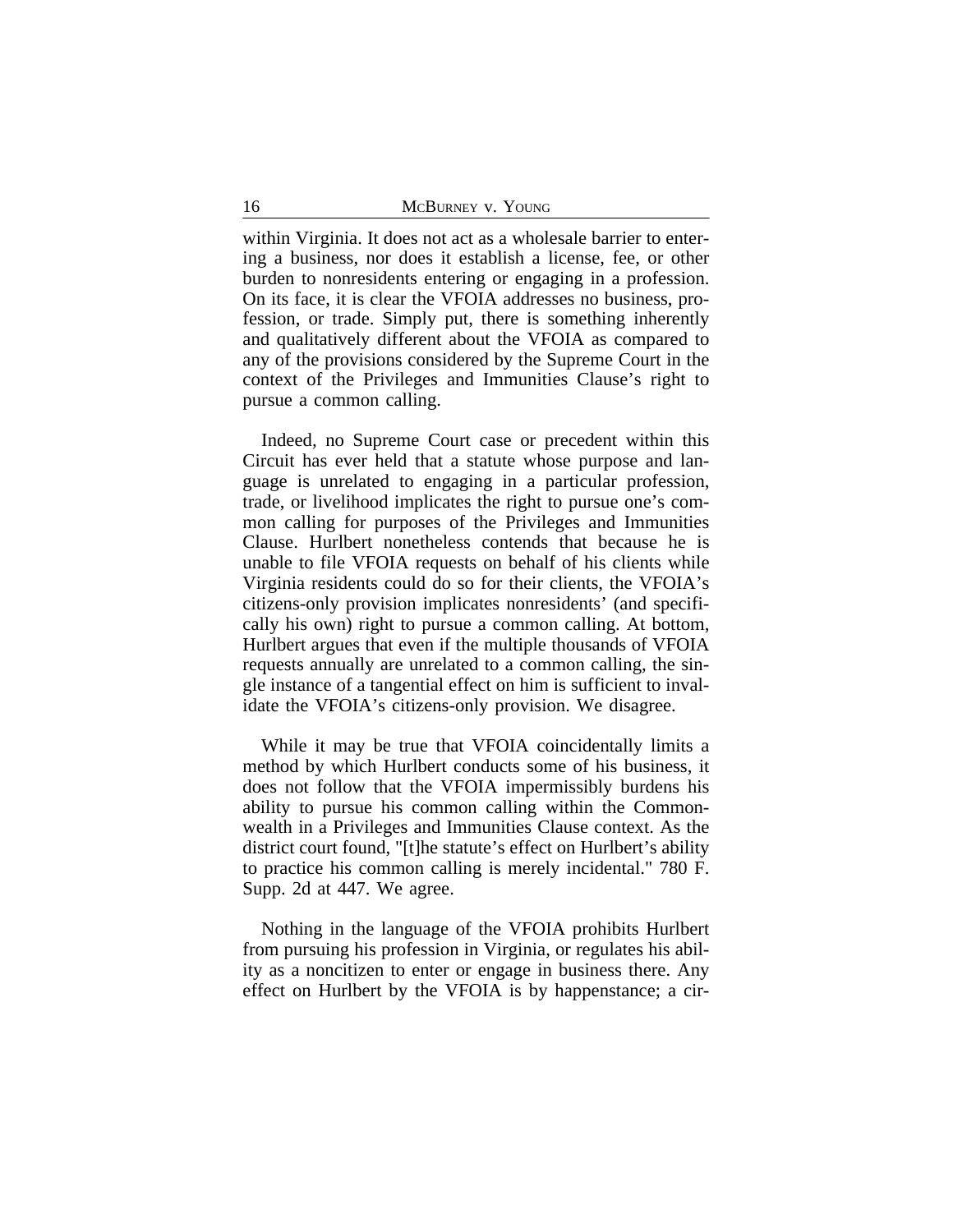McBurney v. Young 17

cumstance never recognized by the Supreme Court in its Privileges and Immunities Clause case law. While the Supreme Court's jurisprudence recognizes that burdens short of a "wholesale restriction[ ]" fall within the right to pursue a common calling, no case has ever struck down a statute or regulation with such an indirect and tangential relationship to the practice of a trade or profession. *See Friedman v. Supreme Court of Va.*, 822 F.2d 423, 427 (4th Cir. 1987), *aff'd by Friedman*, 487 U.S. 59. Unlike the provision in *Friedman*, which restricted the method by which a noncitizen attorney could enter into the practice of law in the state, the VFOIA simply does not regulate Hurlbert's ability to enter into or pursue his trade or profession in Virginia. At most, the VFOIA limits one method by which Hurlbert may carry out his business and thus has an "incidental effect" on his common calling in Virginia. But the ease or method of carrying out one's work within a state is several steps removed from the right to work within the state on "terms of substantial equality" as residents in the first instance. *See Toomer*, 334 U.S. at 396. As such, we conclude the VFOIA does not implicate Hurlbert's right to pursue a common calling under the Privileges and Immunities Clause and the district court did not err in so holding.

#### 2. Other Claimed Privileges and Immunities Clause Rights

To support their contention that VFOIA infringes a protected right they enunciate as "equal access to information," the Appellants rely on the Third Circuit's decision in *Lee v. Minner*, 458 F.3d 194 (3d Cir. 2006). There, the Third Circuit held that Delaware's Freedom of Information Act violated the Privileges and Immunities Clause by limiting access to public records to Delaware citizens. *Id.* at 195. The court concluded that "[e]ffective advocacy and participation in the political process" requires "access to public records" and thus is an "'essential activity' which 'bear[s] upon the vitality of the Nation as a single entity.'" *Id.* at 200. The Appellants assert that VFOIA similarly burdens their ability to obtain public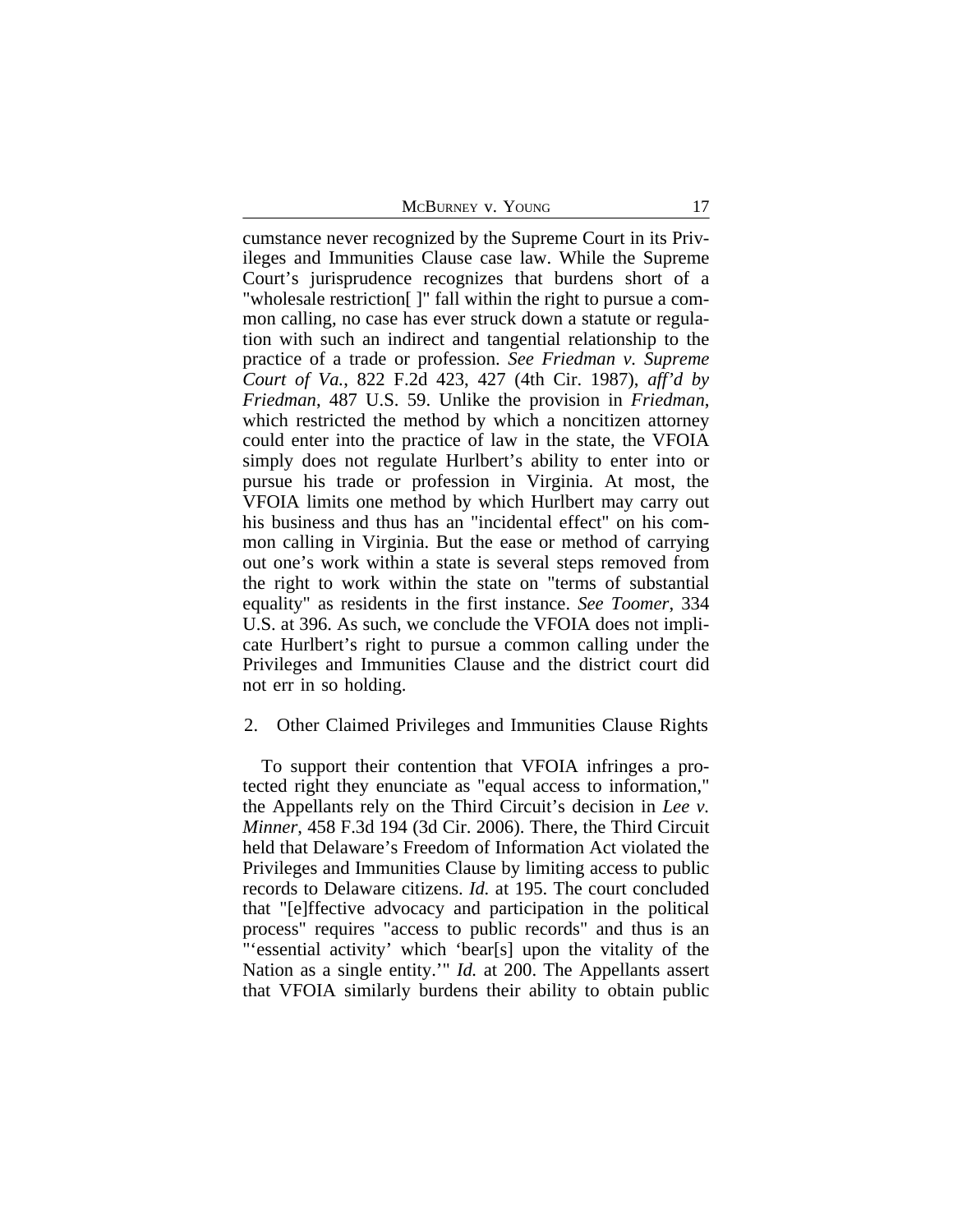records and "advocate for their interests on equal footing with Virginia citizens." (Opening Br. 23.)

Appellants' reliance on *Lee* is misplaced for at least two reasons. First, as out-of-circuit authority, it is not binding on this Court. Although the Third Circuit traced its analysis to general principles from Privileges and Immunities Clause jurisprudence, the specific right that *Lee* identified is not one previously recognized by the Supreme Court, or any other court, as an activity within the scope of the Privileges and Immunities Clause. Second, even were we to follow *Lee*'s rationale, that case is materially distinguishable from the situation presented by the Appellants. The right identified in *Lee* — "to engage in the political process with regard to matters of both national political and economic importance," *id.* at 199 — is not the same right the Appellants advance. By contrast, the Appellants want access to information of *personal* import rather than information to advance the interests of other citizens or the nation as a whole, or that is of political or economic importance. Thus, the "right" the Third Circuit identified in *Lee*, and the basis for concluding it implicates the Privileges and Immunities Clause, does not apply to the case at bar. The Appellants assert a generalized right to access information that reaches far more broadly than even *Lee* set forth. For these reasons, we find Appellants' argument that *Lee*'s rationale applies here unpersuasive.

To the extent Appellants urge us to adopt the position that there is a "broad right of access to information" stemming from the policy of open government undergirding freedom of information acts generally and grounded in "the First Amendment's guarantees of free speech and free press," we are similarly not persuaded. (*Cf.* Opening Br. 25.) While the Appellants may well be correct that access to public records is of "increasing importance . . . in the information age," that assertion misses the salient inquiry. (*See* Opening Br. 26 (citation omitted).)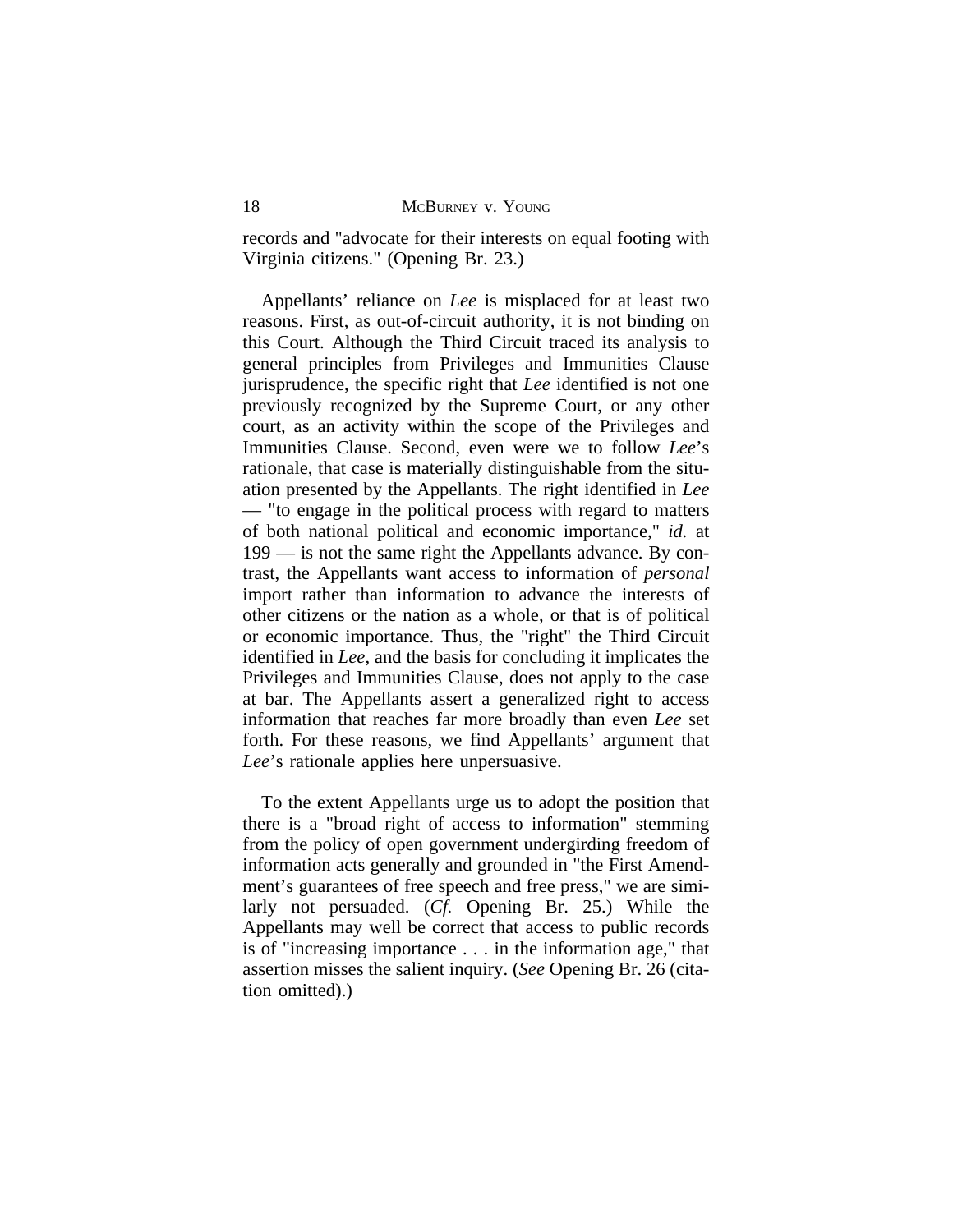The Supreme Court's Privileges and Immunities Clause jurisprudence simply does not lead to the conclusion Appellants advance. As the Supreme Court in *Baldwin* observed:

It has not been suggested . . . that state citizenship or residency may never be used by a State to distinguish among persons. Suffrage, for example, always has been understood to be tied to an individual's identification with a particular State. No one would suggest that the Privileges and Immunities Clause requires a State to open its polls to a person who declines to assert that the State is the only one where he claims a right to vote. The same is true as to qualification for an elective office of the State. Nor must a State always apply all its laws or all its services equally to anyone, resident or nonresident, who may request it to do so. Some distinctions between residents and nonresidents merely reflect the fact that this is a Nation composed of individual States, and are permitted; other distinctions are prohibited because they hinder the formation, the purpose, or the development of a single Union of those States. Only with respect to those "privileges" and "immunities" bearing upon the vitality of the Nation as a single entity must the State treat all citizens, resident and nonresident, equally.

436 U.S. at 383 (internal citations omitted). Access to a state's records simply does not "bear[ ] upon the vitality of the Nation as a single entity" such that VFOIA's citizen-only provision implicates the Privileges and Immunities Clause. *Cf. id.*

A sidebar to this argument is McBurney's assertion that the VFOIA burdens his "ability to advocate for his interests and the interests of others similarly situated." (Opening Br. 26.) McBurney claims on brief that the district court read his VFOIA request too narrowly and that because he sought documents regarding DCSE processing of child support cases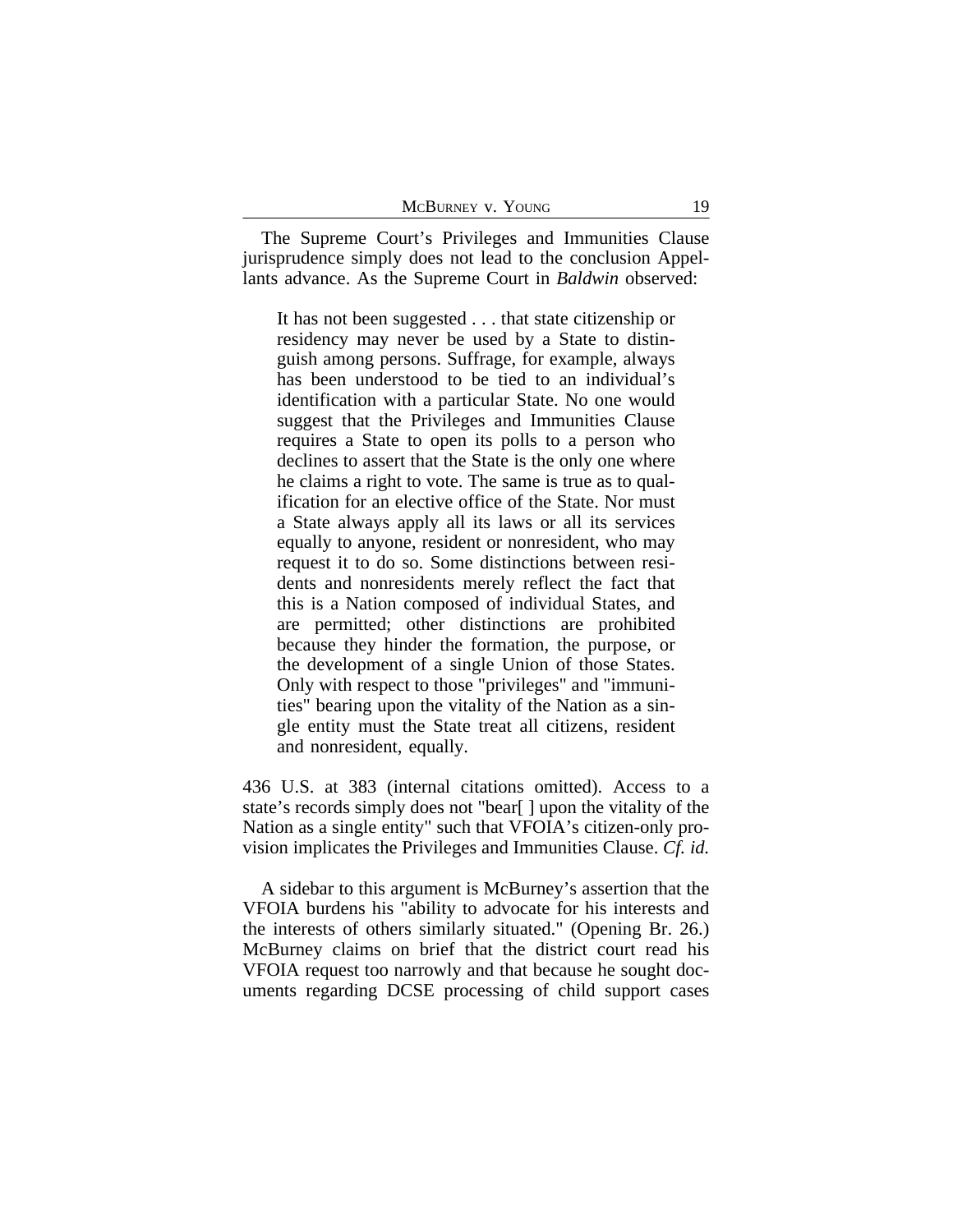generally, and not just as related to his own case, he was not permitted to "take part in an interstate dialogue regarding state child support practices that directly affect his life and income, as well as the life and income of others." (Opening Br. 27.)

However, McBurney's complaint belies his assertion on appeal that he was attempting to advance an interest beyond his personal one. In the complaint, McBurney only asserted a Privileges and Immunities Clause claim on his own behalf, noting that without the information he sought, he cannot "participate in Virginia's governmental and political processes," "cannot advocate effectively on his own behalf, cannot invoke any of Virginia's dispute resolution procedures for dispute resolution, and cannot resolve the issues surrounding his child support application." (J.A. 15A-17A.) McBurney did not purport to be acting on behalf of others similarly situated, and only contended that the VFOIA limited his ability to advance *his own* interests. McBurney never argued before the district court that he sought to advance the interests of those "similarly situated."

McBurney's argument rests then on the assertion of a right "to advocate for his interests," a right that has not directly been recognized under the Privileges and Immunities Clause. To the extent McBurney's argument encompasses a general right of access to public records, that argument fails for the reasons set forth previously. To the extent it overlaps with a right to access to courts, that argument fails for the reasons set forth below. In addition, and contrary to McBurney's contention, the VFOIA's citizen's-only provision does not bar him from engaging in the political process, advocating his own interests, or advancing his political or legal arguments within the Commonwealth. For all of these reasons, we also reject McBurney's argument that VFOIA impermissibly restricts his ability to advocate his own and others' interests.

Appellants next contend that VFOIA implicates their "right of equal access to courts" because "VFOIA denies noncitizens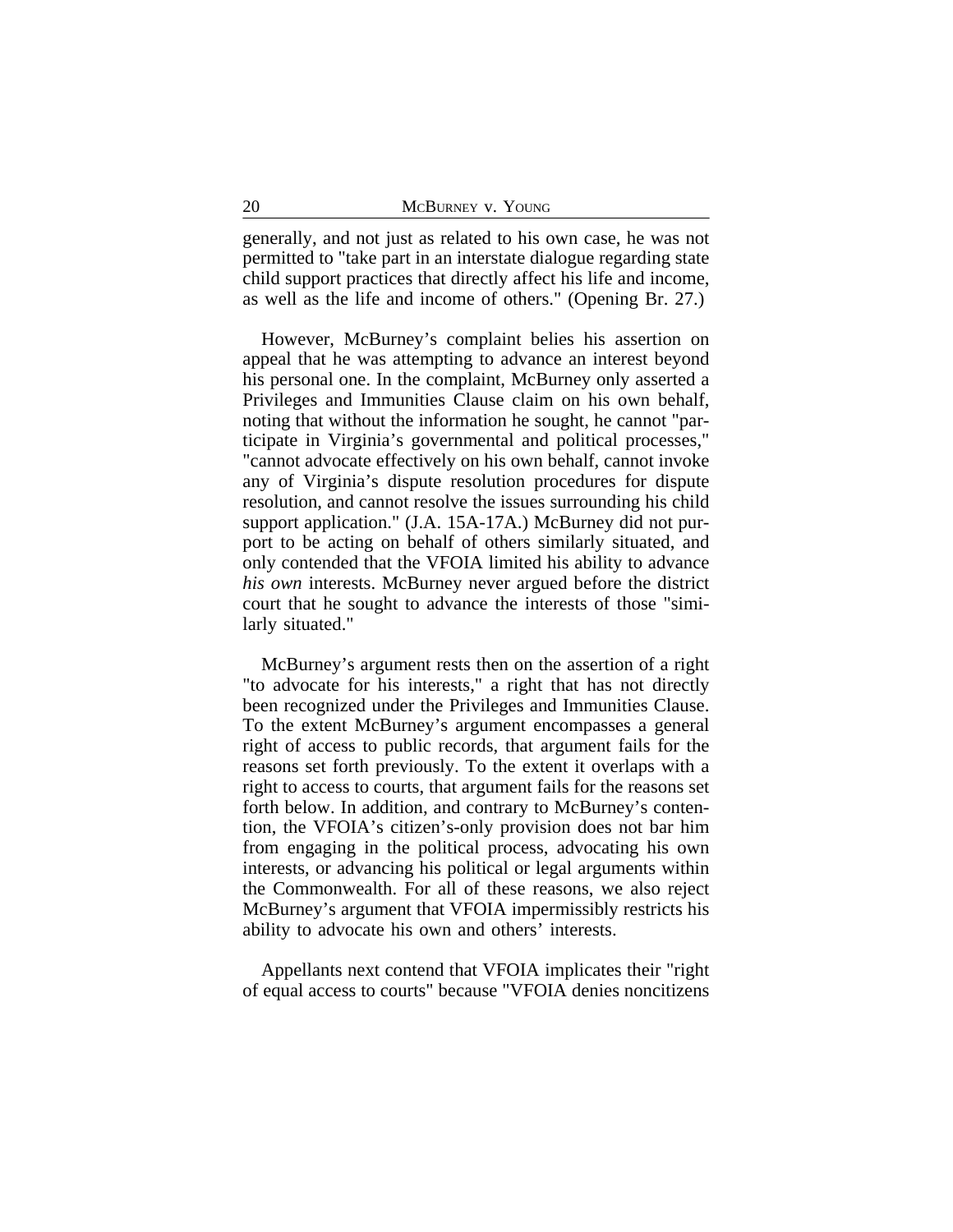| MCBURNEY V. YOUNG |  |
|-------------------|--|
|-------------------|--|

access to public records needed to prepare and file meaningful legal papers in suits against Virginia public officials." (Opening Br. 28.) However, what the Appellants invoke is something much different than any court access right previously recognized under the Privileges and Immunities Clause.

The Supreme Court has long held that the Privileges and Immunities Clause protects the right of a citizen of one state to access the courts of another state. *Canadian N. Railway Co. v. Eggen*, 252 U.S. 553, 560 (1920) (recognizing the "right of a citizen of one state . . . to institute and maintain actions of any kind in the courts of another") (internal quotation marks and citation omitted). Nothing in VFOIA directly or indirectly speaks to the Appellants' ability to file a proceeding in any court or otherwise enforce a legal right within Virginia. Access to courts has never been interpreted to mean that states must provide individuals with access to public records that may or may not lead to discovery of a potential legal claim. We decline to do so here. The Privileges and Immunities Clause is not a mechanism for pre-lawsuit discovery, and access to public records as part of the preparation for possible litigation is not "sufficiently basic to the livelihood of the Nation" so as to fall within the protection of the Privileges and Immunities Clause. *Cf. Friedman*, 487 U.S. at 65.

Citing *Pruitt*, the Appellants also assert that VFOIA infringes on their "ability to pursue their economic interests on equal footing with Virginia residents." (Opening Br. 29.) But *Pruitt* is a common calling case and does not set forth some novel generic right to pursue "economic interests" under the Privileges and Immunities Clause. 4 F.3d at 266. Appellants' arguments related to a right to pursue economic interests largely mirror the arguments they make with regard to other rights — for McBurney, the ability to access courts on equal footing as Virginia citizens, and for Hurlbert, the right to pursue a common calling. We find no support in the relevant case law to identify a new right to pursue economic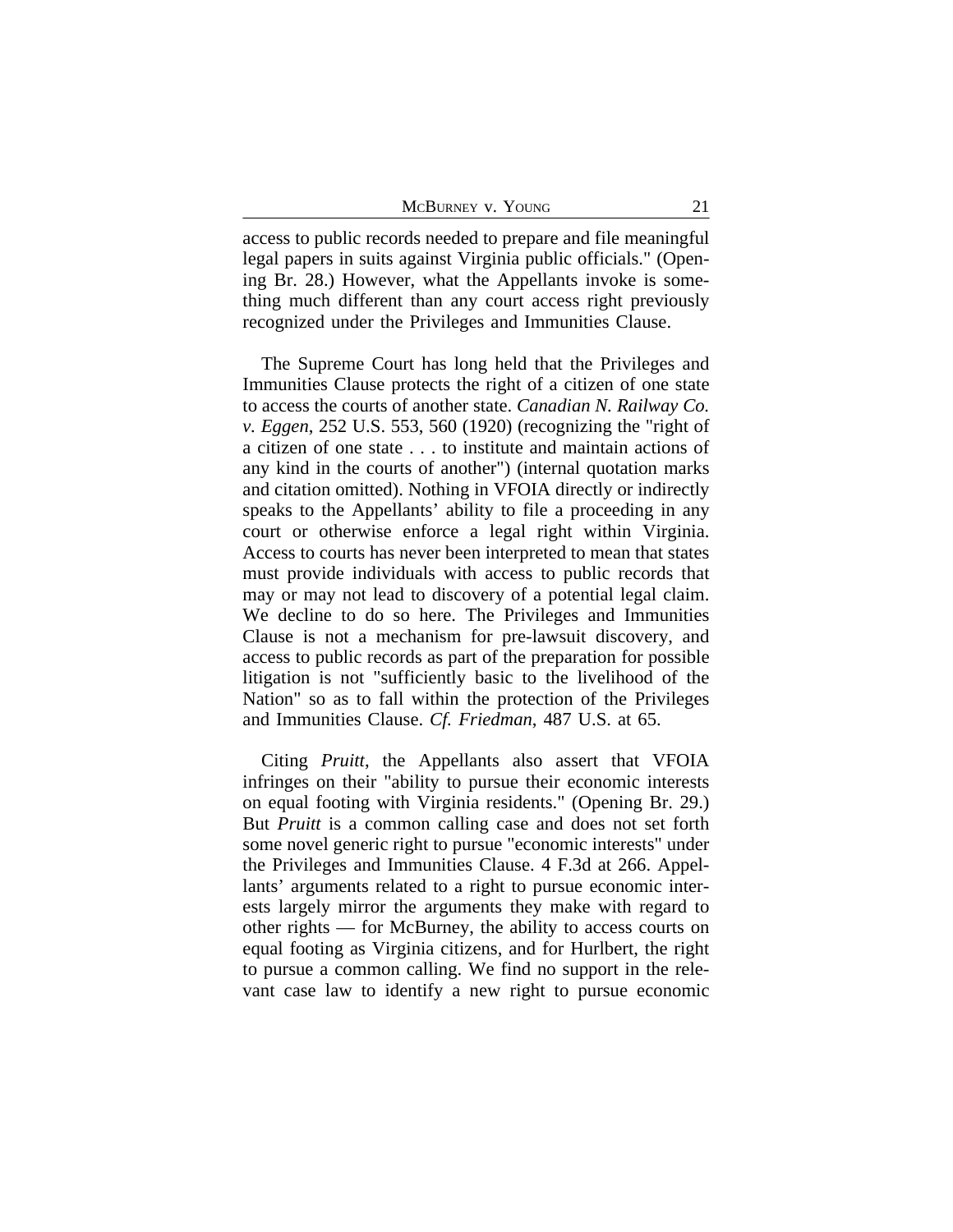interests within the ambit of the Privileges and Immunities Clause. Accordingly, this argument also fails.

For the foregoing reasons, we conclude the district court did not err in concluding that the VFOIA does not infringe on any of the Appellants' fundamental rights or privileges protected by the Privileges and Immunities Clause. Accordingly, we need not address the parties' arguments regarding the rest of the Supreme Court's test for whether a provision violates the Clause. Having failed to satisfy the first part of that test, Appellants' claim that the VFOIA violates the Privileges and Immunities Clause cannot succeed as a matter of law.

#### B. Dormant Commerce Clause

Hurlbert lastly contends the district court erred in concluding the citizens-only provision of VFOIA does not violate the dormant Commerce Clause. Dormant Commerce Clause jurisprudence arises as a "negative implication" of the Constitution's Commerce Clause, U.S. Const. art. I, § 8, cl. 3, which empowers Congress "[t]o regulate Commerce . . . among the several States." *See Dep't of Revenue of Ky. v. Davis*, 553 U.S. 328, 337 (2008) (quoting U.S. Const. art. I, § 8, cl. 3). The dormant Commerce Clause restrains "the several States" by limiting "the power of the States to erect barriers against interstate trade." *Dennis v. Higgins*, 498 U.S. 439, 446 (1991) (internal quotation marks omitted). And it "is driven by concern about economic protectionism—that is, regulatory measures *designed* to benefit in-state economic interests by burdening out-of-state competitors." *Davis*, 553 U.S. at 337- 38 (internal quotation marks omitted) (emphasis added).

There are two "tiers" in analyzing dormant Commerce Clause claims, depending on the type of burden at issue. The first tier applies "where a state law discriminates facially, in its practical effect, or in its purpose" against interstate commerce. *Envtl Tech. Council v. Sierra Club*, 98 F.3d 774, 785 (4th Cir. 1996). Under such first tier review, "'discrimination'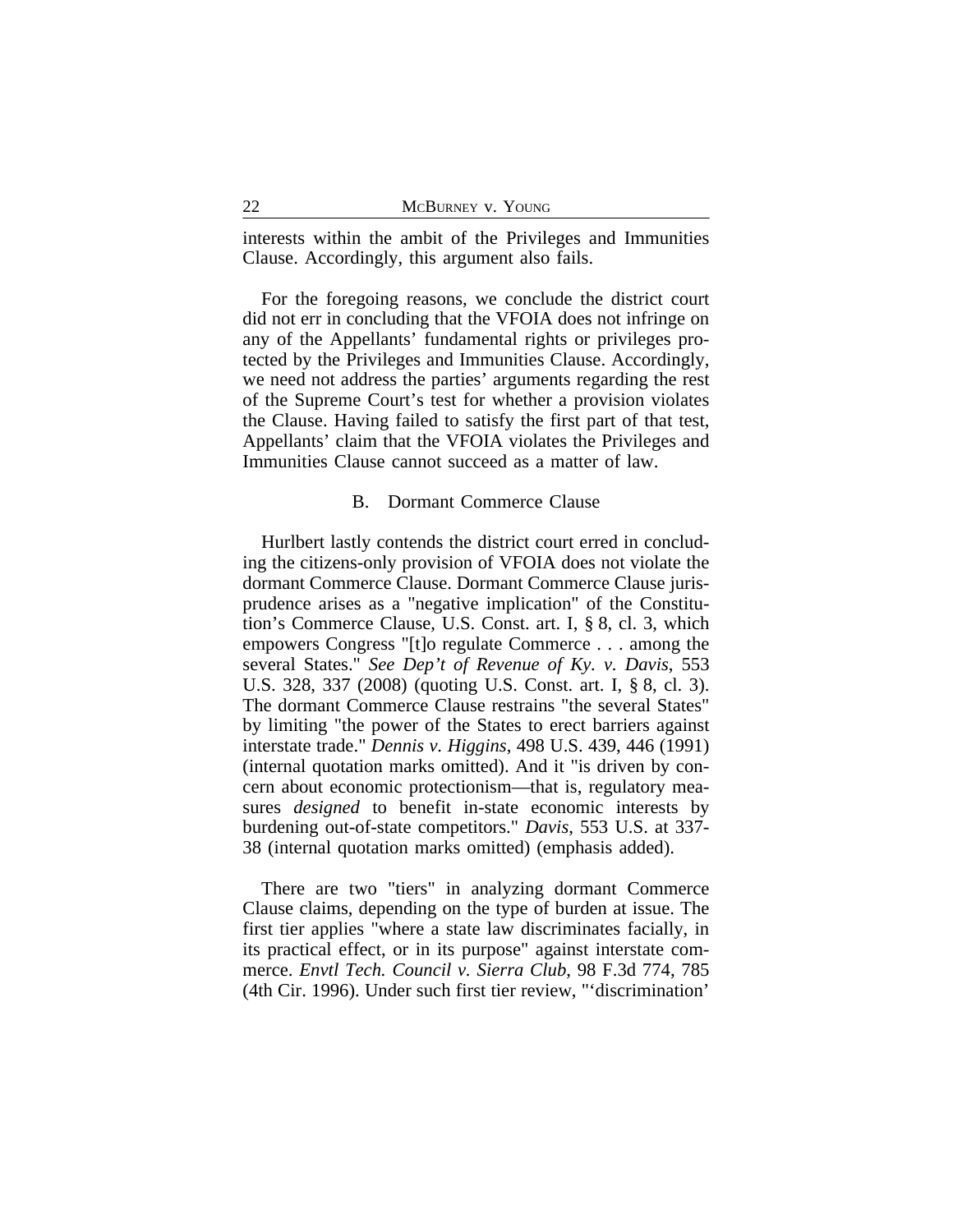McBurney v. Young 23

simply means differential treatment of in-state and out-ofstate economic interests that benefits the former and burdens the latter." *United Haulers Ass'n v. Oneida-Herkimer Solid Waste Mgmt. Auth.*, 550 U.S. 330, 338 (2007). The principle is grounded in the belief that "[t]he mere fact of nonresidence should not foreclose a producer in one State from access to markets in other States" and it prohibits states from "enact[ ing] laws that burden out-of-state producers or shippers simply to give a competitive advantage to in-state businesses." *Granholm v. Heald*, 544 U.S. 460, 472 (2005). "Unless discrimination is demonstrably justified by a factor unrelated to economic protectionism, a 'discriminatory law is virtually *per se* invalid.'" *Brown v. Hovatter*, 561 F.3d 357, 363 (4th Cir. 2009) (quoting *Davis*, 553 U.S. at 338).

The second tier of dormant Commerce Clause analysis is commonly called the *Pike* test. *See Pike v. Bruce Church, Inc.*, 397 U.S. 137 (1970). Used in the absence of "discrimination for the forbidden purpose," the *Pike* analysis requires courts to consider "whether the state law[ ] unjustifiably . . . burden[s] the interstate flow of articles of commerce." *Brown*, 561 F.3d at 363 (quotation marks and citation omitted). In second tier analysis, the regulatory measure at issue is not scrutinized as strictly as under the first method and "will be upheld unless the burden imposed on [interstate] commerce is clearly excessive in relation to the putative local benefits." *Id.* at 363 (quoting *Pike*, 397 U.S. at 142).

Hurlbert asserts that the district court erred in applying the second tier analysis instead of first tier analysis, and that under the first tier analysis, VFOIA violates the dormant Commerce Clause. Hurlbert contends VFOIA is per se unconstitutional under first tier analysis because it facially discriminates by "expressly guarantee[ing] access to public records only to Virginia citizens and authoriz[ing] the state to bar noncitizens." (Opening Br. 38.) At the very least, he asserts, VFOIA discriminates in effect because it "den[ies] access to records to noncitizens who seek to use public records for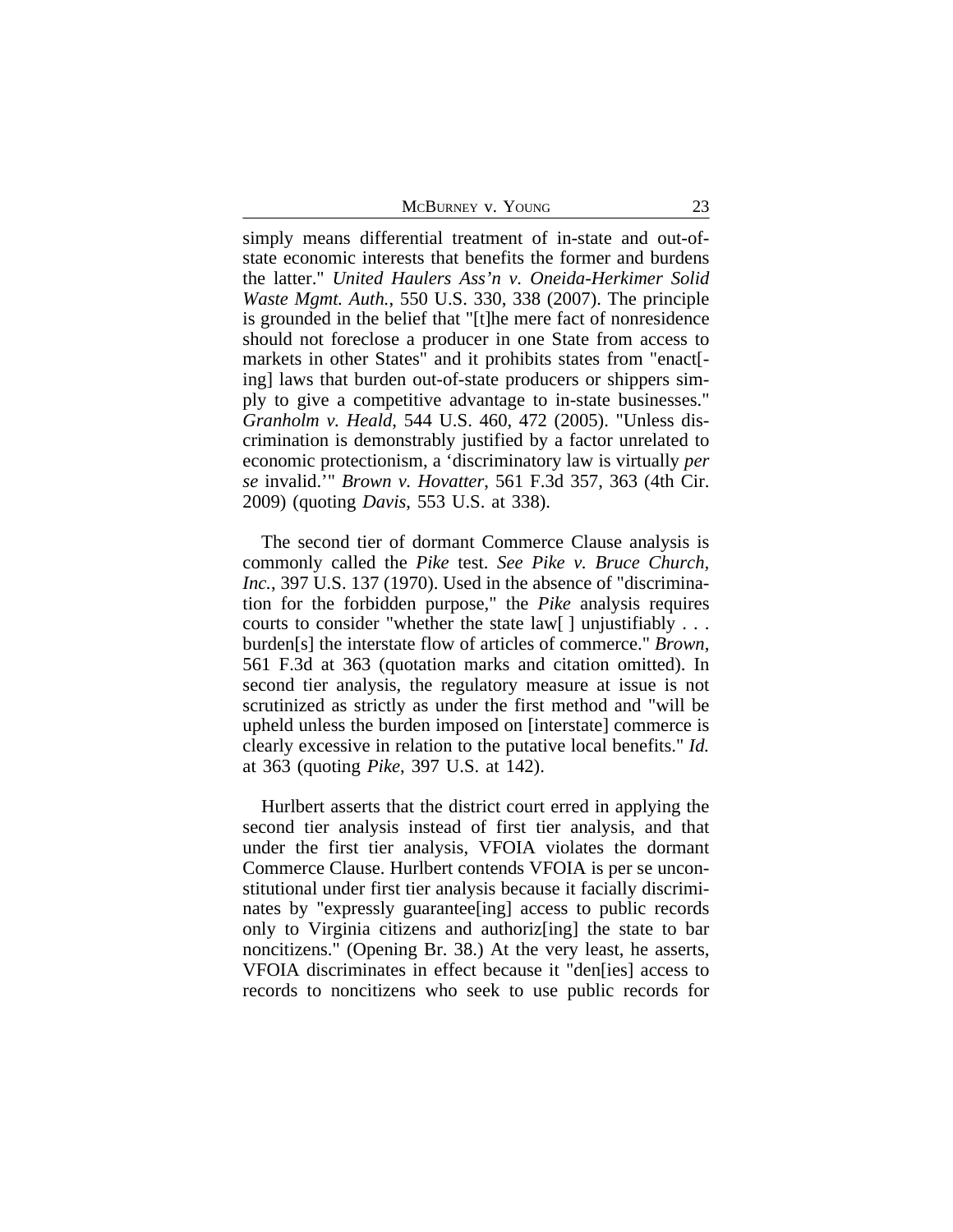commercial purposes while allowing unfettered access to instate requestors with similar economic interests." (Opening Br. 38-39.)

Hurlbert's argument fails because it is not enough that a statute discriminates on the basis of citizenship for it to offend dormant Commerce Clause principles. Rather, the challenged statute must discriminate "against interstate commerce" or "out-of-state economic interests." *Cf. United Haulers Ass'n*, 550 U.S. at 338.**<sup>4</sup>** Although the VFOIA discriminates against noncitizens of Virginia, it does not discriminate "against interstate commerce" or "out-of-state economic interests." The object of the VFOIA is to provide a mechanism for access and copying of public records to Virginia citizens to reflect that "[t]he affairs of government are not . . . conducted in an atmosphere of secrecy . . . ." Va. Code Ann. § 2.2-3700(B), para. 1. The VFOIA is wholly silent as to commerce or economic interests, both in and out of Virginia. Therefore, the VFOIA does not facially, or in its effect, discriminate against interstate commerce or out-of-state economic interests.

Any effect on commerce is incidental and unrelated to the

<sup>&</sup>lt;sup>4</sup>As we have previously noted, "[t]he clearest example of a state law that violates the Dormant Commerce Clause is one that *facially discriminates against interstate commerce, such as a protective tariff or customs duty*. Even a facially neutral state law, however, violates the Dormant Commerce Clause '*when its effect is to favor instate economic interests over out-of-state interests*.'" *DIRECTV, Inc. v. Tolson*, 513 F.3d 119, 122 (4th Cir. 2008) (emphases added); *see also Camps Newfound/Owatonna, Inc. v. Town of Harrison, Me.*, 520 U.S. 564, 575-76 (1997) ("It is not necessary to look beyond the text of this statute to determine that it discriminates against interstate commerce. The Maine law expressly distinguishes between entities that serve a principally interstate clientele and those that primarily serve an intrastate market, singling out camps that serve mostly in-staters for beneficial tax treatment, and penalizing those camps that do a principally interstate business. As a practical matter, the statute encourages affected entities to limit their out-of-state clientele, and penalizes the principally nonresident customers of businesses catering to a primarily interstate market.").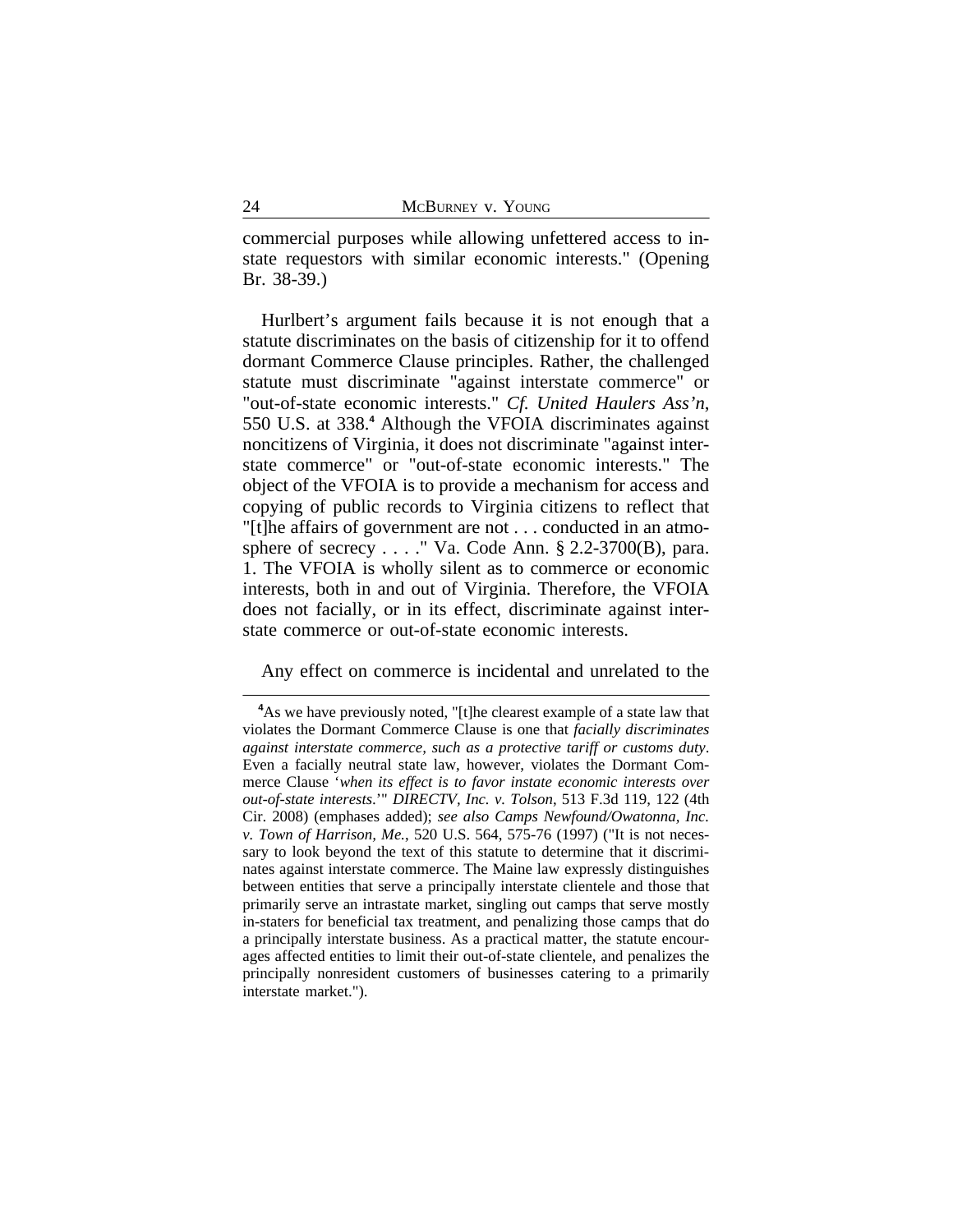actual language of VFOIA or its citizens-only provision. As we have previously observed:

The dormant Commerce Clause is implicated by burdens placed *on the flow of interstate commerce*—the flow of goods, materials, and other articles of commerce across state lines. And it is a trade barrier to the free flow of goods, materials, and other articles of commerce across state lines that violates the dormant Commerce Clause. *The Clause does not purport to . . . protect the participants in intrastate or interstate markets, nor the participants' chosen way of doing business*.

*Brown*, 561 F.3d at 364 (internal citations omitted) (second emphasis added). Nothing in VFOIA burdens "the flow of interstate commerce." At most, it prevents Hurlbert from using his "chosen way of doing business," but it does not prevent him from engaging in business in the Commonwealth. The VFOIA simply does not fall within the type of provision to which the first tier test of analyzing dormant Commerce Clause claims applies. Hurlbert's argument that the district court erred in applying the second tier, rather than first tier, analysis thus fails.

Significantly, Hurlbert's opening brief does not challenge the district court's application of the second tier analysis. It only contends that the "district court erred by not applying rigorous scrutiny to VFOIA's citizens-only provision and instead applying the *Pike* balancing analysis reserved for evenhanded statutes." (Opening Br. 40.) Having rejected the challenge Hurlbert makes to the district court's analysis, we need not go beyond it to consider how the court undertook the *Pike* analysis because Hurlbert has waived any challenge to that component of the district court's analysis by not raising it in his opening brief. *See* Fed. R. App. P. 28(a)(9)(A) (stating that an appellant's opening brief must contain the "appellant's contentions and the reasons for them"); *IGEN Int'l, Inc.*